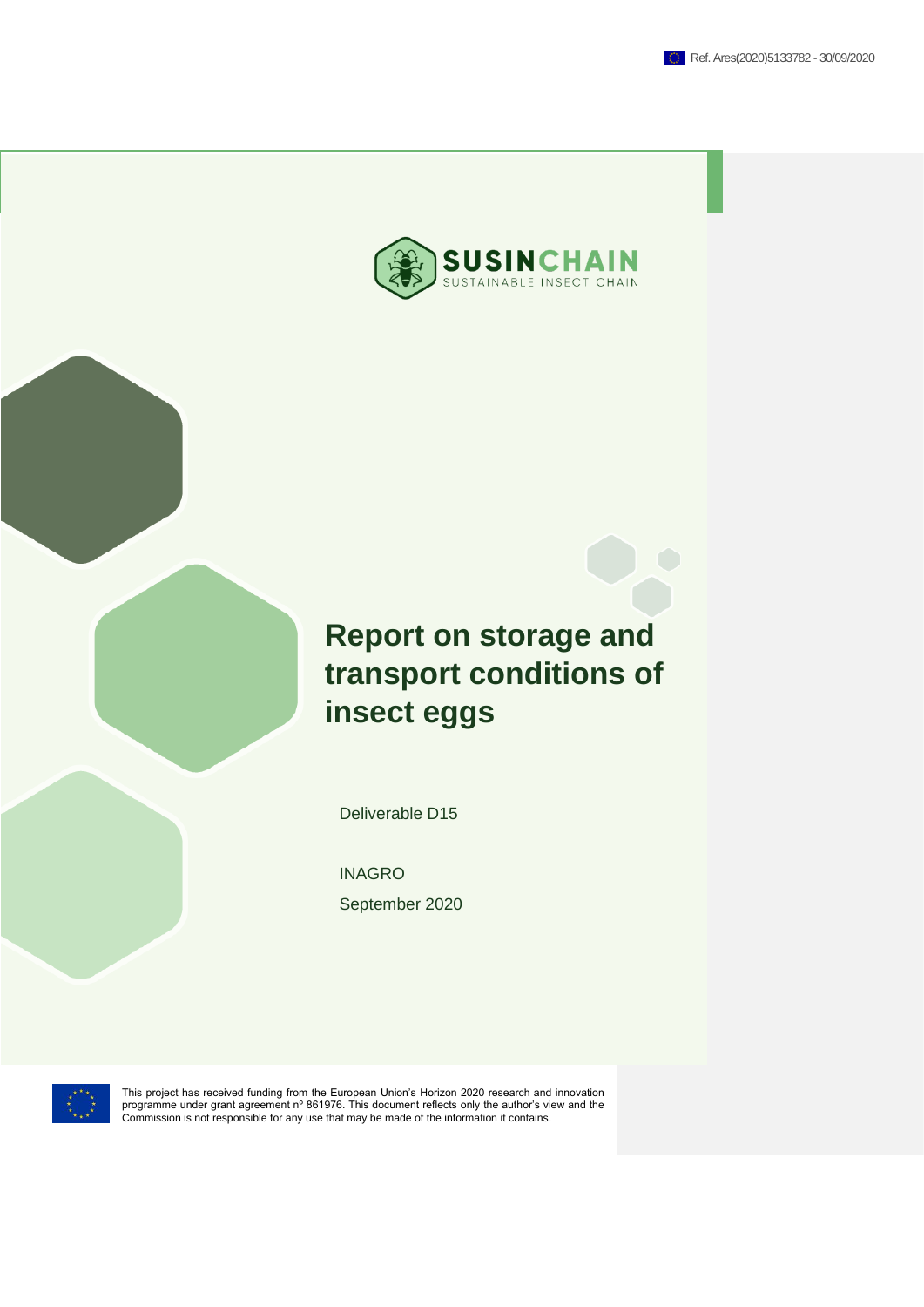

#### **Introduction**

The Task 2.5 Demonstration of transport and storage possibilities of insect eggs, small larvae and pupae) and led by INAGRO aims to demonstrate preservation possibilities for the eggs such that they do not hatch, but without affecting the hatching ratio. This knowledge allows for the storage and transportation of eggs, and, therefore, allows further (decentralised) expansion of the industrial insect sector.

Based on lab scale tests with eggs and pupae, in which the ideal transport conditions are determined, actual transports are organised. During these transports, the environmental condition is closely monitored with temperature, oxygen and humidity sensors. This will allow the necessary transport containers for this purpose to be determined.

The activities and results developed in this task are presented in this Deliverable which consists of the following reports:

- Report: Transport experiments on House Cricket (*Acheta domesticus*)
- Report: Transport experiments on Black Soldier Fly (*Hermetia Illucens*)
- **Feport: Transport experiments on** *Tenebrio molitor* **<b>Commented [MO1]:** @Nathan: as mentioned on the e-

mail, the reports are only 3?

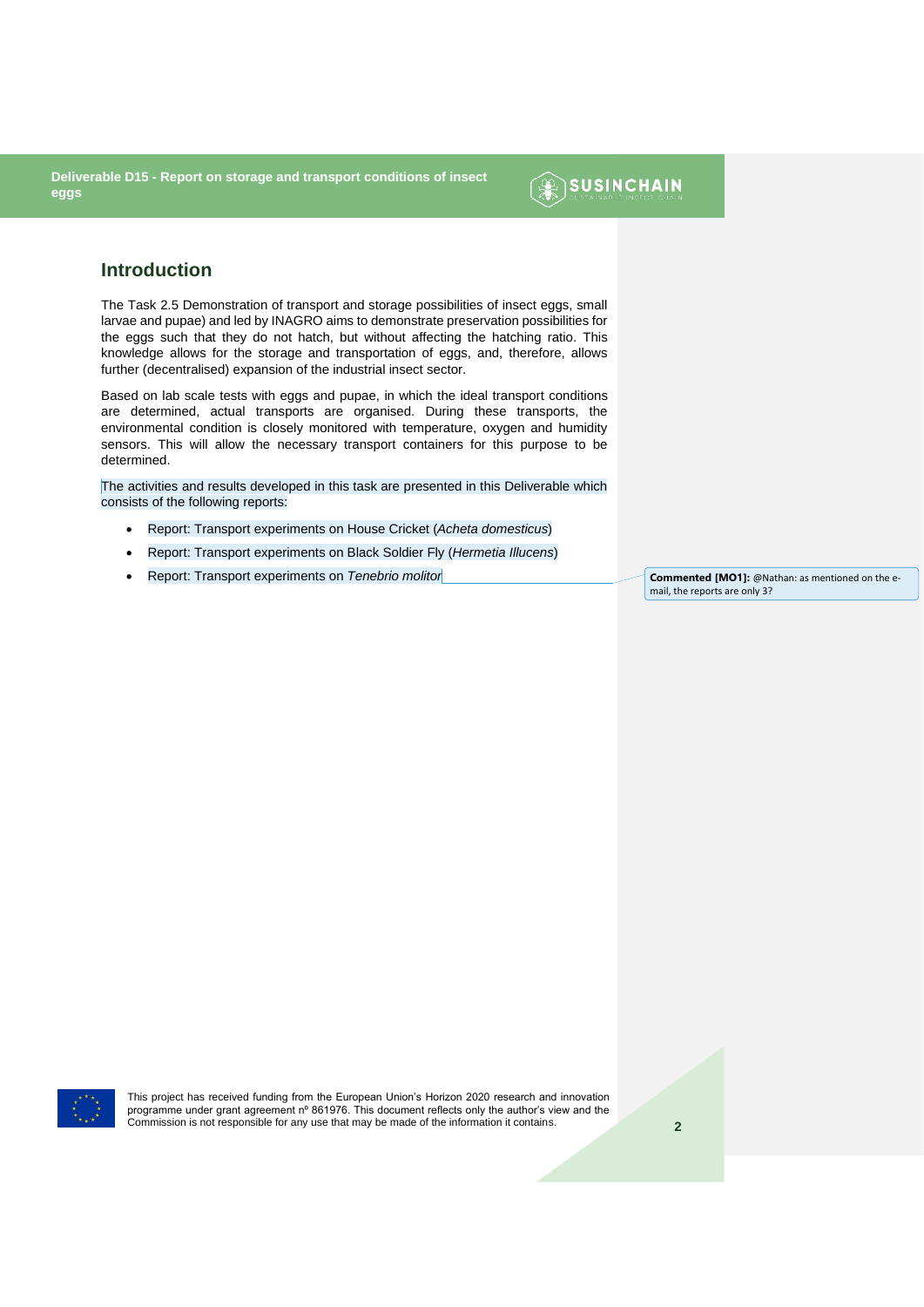## **Report: Transport experiments**

House Cricket (*Acheta domesticus*)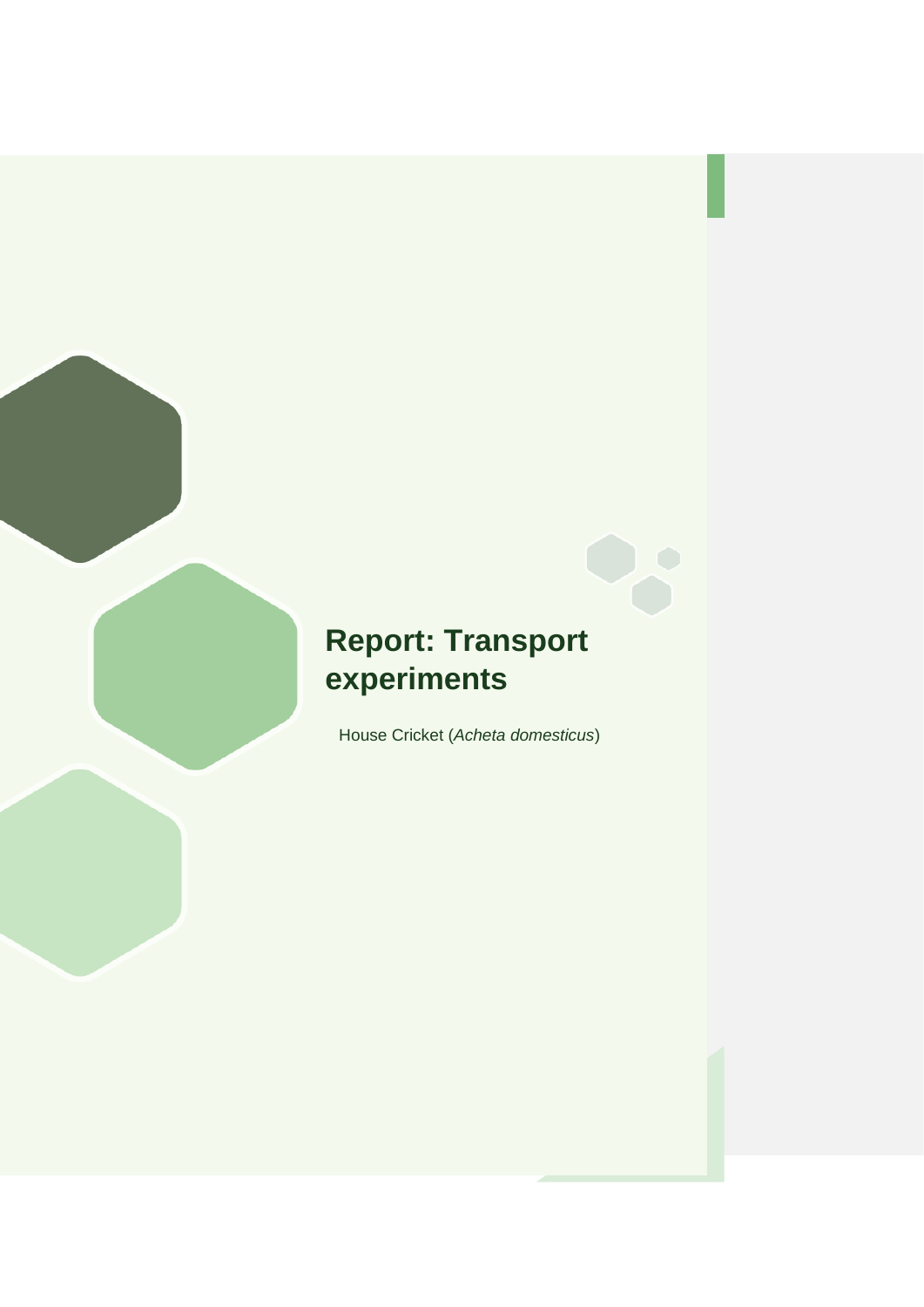## SUSINCHAIN

### **Table of Contents**



This project has received funding from the European Union's Horizon 2020 research and innovation<br>programme under grant agreement nº 861976. This document reflects only the author's view and the<br>Commission is not responsibl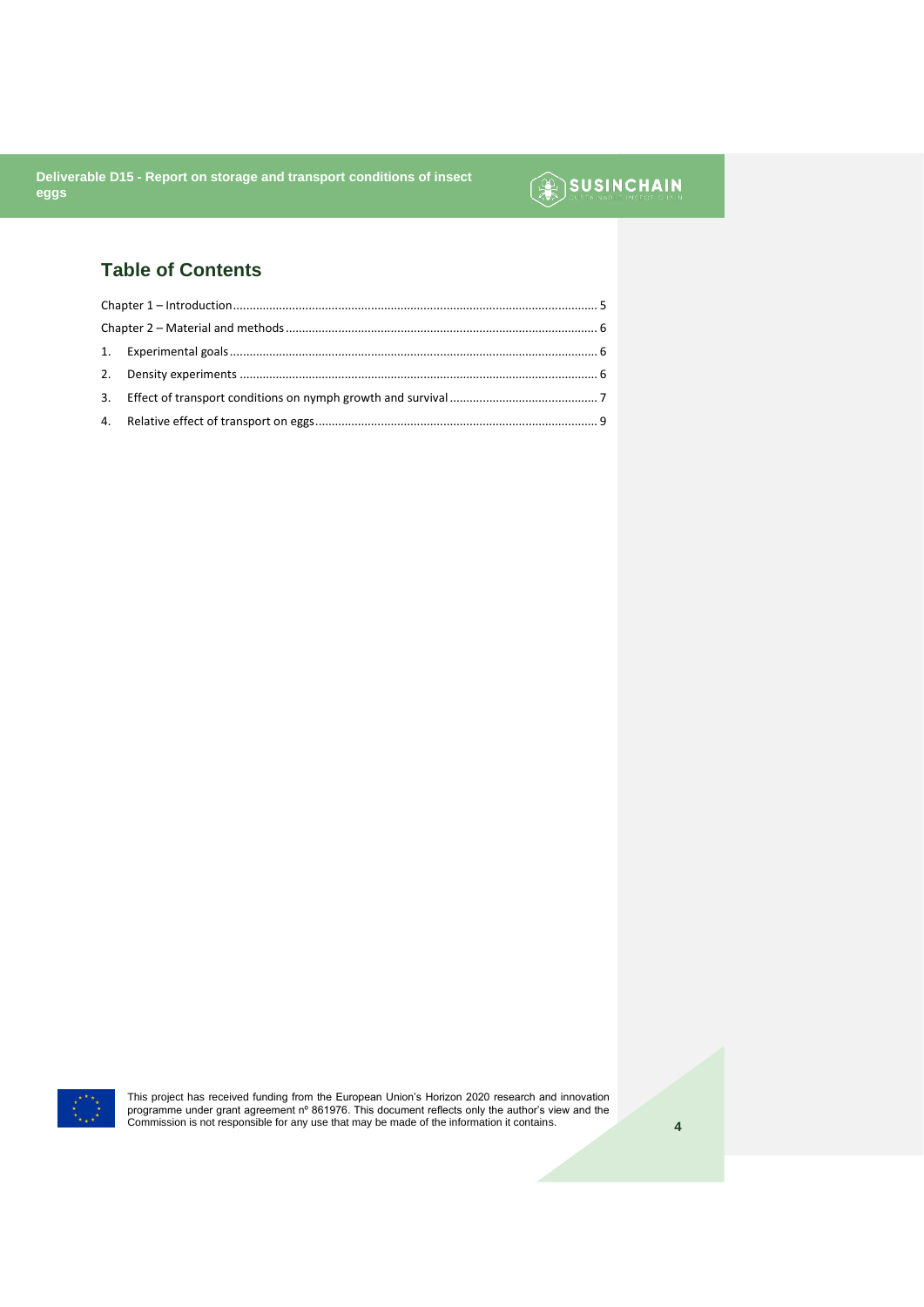### SUSINCHAIN

#### <span id="page-4-0"></span>**Chapter 1 – Introduction**

Eggs are sensitive to temperature fluctuations and dehydration, which currently causes yield loss. Furthermore, eggs can hatch during transportation.

The aim of this task is to mimic conditions during transportation by package delivery services and demonstrate the effects on two life stages (nymphs and eggs). This knowledge will improve methods for storage and transportation of crickets and therefore allow further (decentralized) expansion of the industrial insect sector. Based on lab scale tests with eggs and nymphs, in which the ideal transport conditions are determined, actual transports will be organized. In broad terms, the experiments aim to clarify several points related to transport of crickets.

To ensure the optimal number of cricket nymphs in the container during transportation, a density experiment will be conducted. This initial experiment will assess the survival percentage of the nymphs living at different densities in similar sized transportation containers.

We will monitor how variation in transport conditions (i.e. the total transport time, the external temperature during transport and whether it takes place in a high- or low-humidity environment) affects indirect environmental determinants of cricket health, such as:

- Humidity within the transport boxes (expected to increase over time)
- CO<sup>2</sup> levels (expected to increase with crickets respiration)

The direct effect of the above parameters on cricket health will be assessed by determining:

- Survival depending on transportation time
- Increase in biomass during transport.

We will furthermore determine the effect of transport conditions (primarily temperature) on cricket eggs by testing whether certain conditions will affect survival and relative hatch-rate of eggs. By comparing these data to our data on

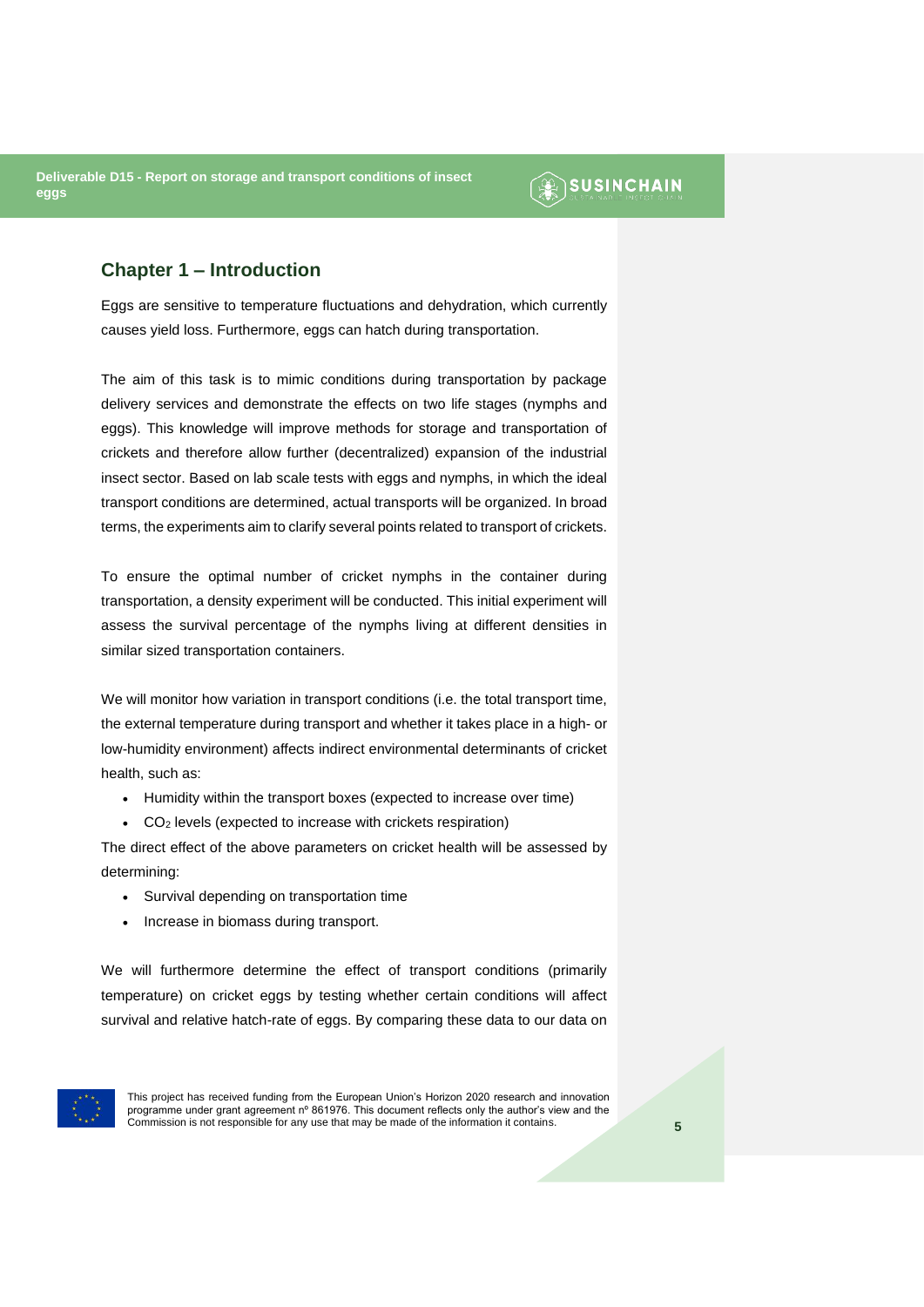### **SUSINCHAIN**

nymphs transported under similar conditions, we will assess whether transport of eggs or nymphs will be most effective.

Due to delays in the work-package, experiments are yet to be started. While the overall goals and the below outline of the experiments will not be changed, details in the design and execution of the experiments may be modified if deemed more appropriate.

Overall, we believe that insight into the parameters described above will greatly inform on the optimal transport condition for crickets in the future.

#### <span id="page-5-0"></span>**Chapter 2 – Material and methods**

#### <span id="page-5-1"></span>**1. Experimental goals**

Our experiments can broadly be divided into three groups:

- 1. Initial experiment on optimal density
- 2. Experiments on nymph growth and survival depending on transport conditions
- 3. Experiments on the relative effect of extreme transport conditions on egg hatchrate.

#### <span id="page-5-2"></span>**2. Density experiments**

The experimental work described in this section will be performed prior to the transportation experiments (described below) and will be conducted at Bugging Denmark's climate controlled cricket production container in Copenhagen. The overall purpose of the experiments is to determine the optimal density of cricket nymphs in the transportation boxes.

Cricket nymphs will be 4th instar nymphs. A visual observation of size will ensure approximately similar instar of all nymphs.

The crickets will be placed in transport containers currently being used for transporting crickets and other insects. The boxes measure 10 cm x 10 cm x 6 cm. Within the boxes a piece of egg carton (9 cm x 9 cm x 5cm) will increase the surface area and provide

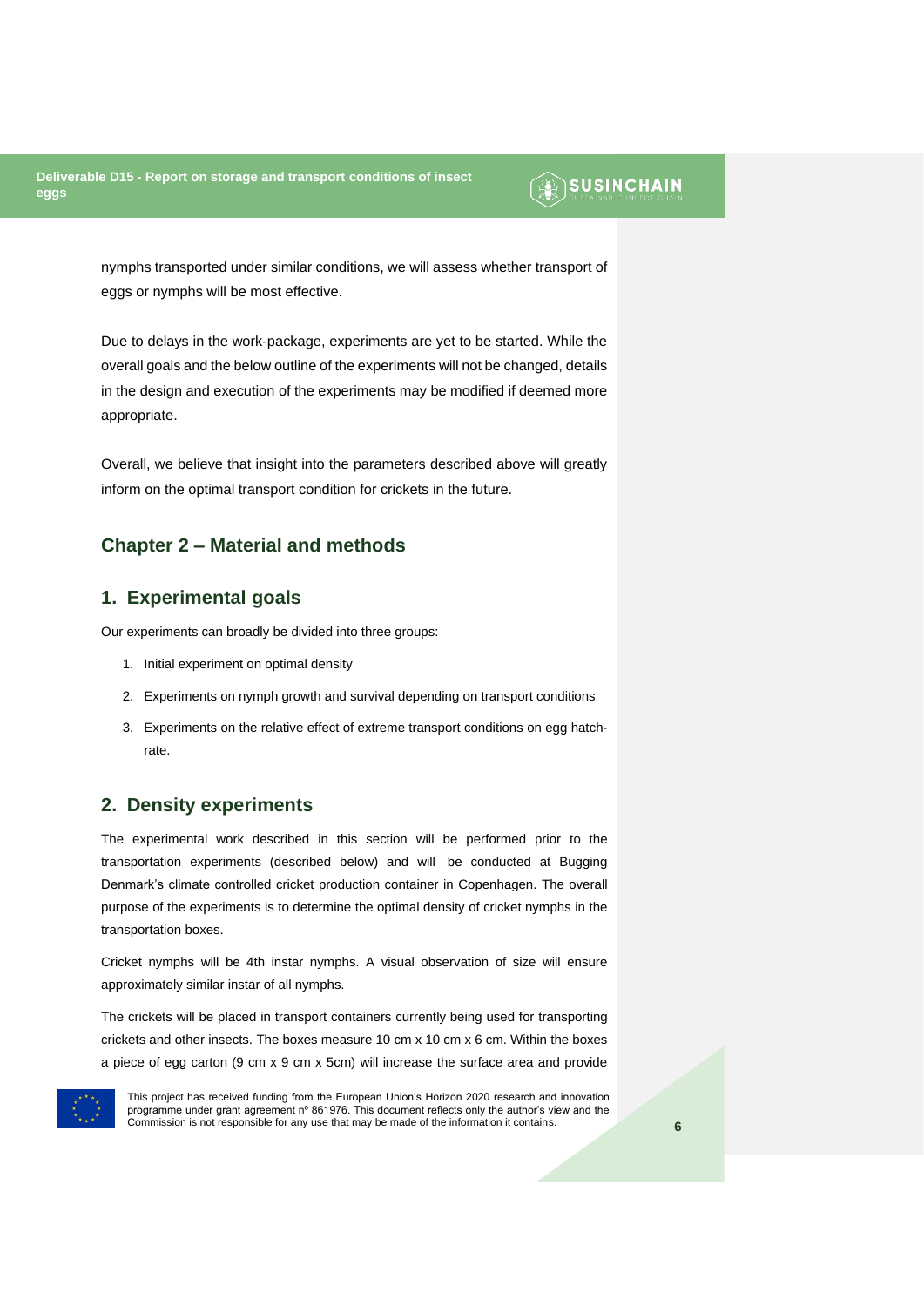### **SUSINCHAIN**

shelter for the crickets. Water and food will be provided as water agar solution and grinded chicken feed respectively. Four different densities will be tested in triplicates n=80, n=120, n=160, n=200. The designated number of crickets will be stored in darkness at 25°C. After 6 days survival rates will be determined by counting surviving nymphs. The optimal density for the purpose of the down-stream experiments is defined as the density with the greatest survival percentage.



**Figure 1 – Four diferente densities of 4th instar crickets will be placed in containers with egg carton (grey triangels) and kept in a dark environment for 6 days to mimic transport conditions. After six days, the survival rate depending on density will be determined.**

#### <span id="page-6-0"></span>**3. Effect of transport conditions on nymph growth and survival**

The experiments will primarily be performed in the climate-controlled container unit funded by SUSINCHAIN to perform cricket-related experiments at University of Copenhagen. For the more extreme environmental conditions (e.g. to achieve 5°C), it may be necessary to use other equipment.

While external environmental conditions (i.e. the climate outside the transportation boxes) will remain constant throughout the experiments, separate sensors registering RH and CO2-levels will be placed inside selected transportation boxes to inform on the environmental changes within the micro-environment in the boxes as transport progresses.

Temperature will be regulated inside the climate-controlled container unit to 4 different temperatures (5°C, 15°C, 25°C, 35°C). To create high- and low-humidity external conditions, the transportation boxes will be placed in larger containers, some of which will contain wet kitchen-towel to increase relative humidity (RH). This is a frequently used approach when performing experiments on crickets. To continuously monitor the changes in humidity and  $CO<sub>2</sub>$ -levels in the micro-environment inside the transportation boxes, a sensor will be placed in the set of boxes that are only to be opened after 6 days and thus represent the longest studied transportation time.

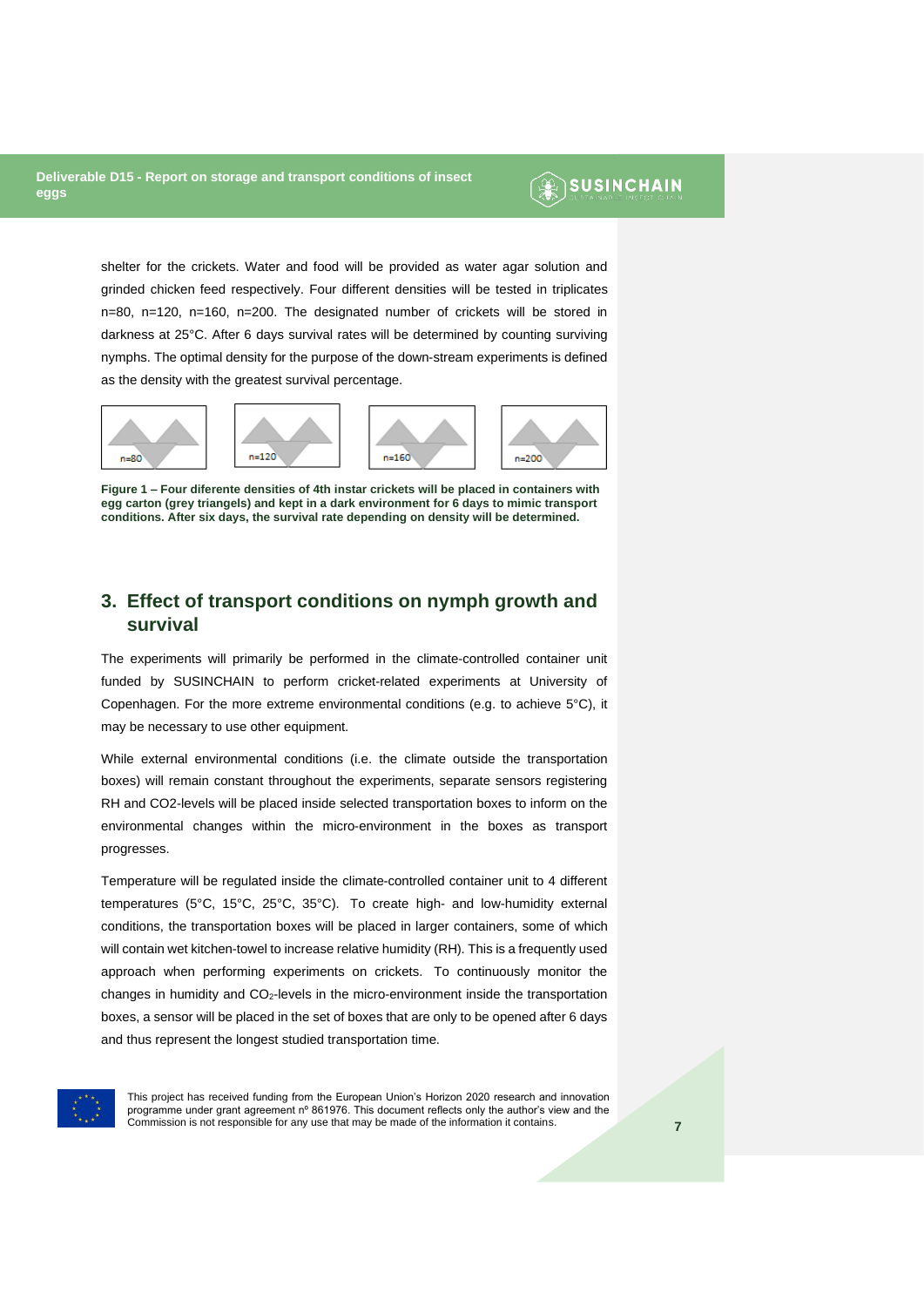### **SUSINCHAIN**

The crickets will be placed in the transport boxes together with above mentioned sensors and egg carton. Water will be provided by an agar solution and food as grinded chicken feed. The crickets will be stored in darkness until quantification.



**Figure 2 – A visual representation of the experimental set-up. Each box represents an experimental temperature that will be tested under two different humidities. Experiments will be done in triplicate.** 

For each of the four temperatures, 24 boxes (representing 2 RH-conditions x 4 time points x 3 replicates) are populated with crickets.

The transportation containers are placed in larger containers, which are stored for the designated amount of time: 1, 2, 3 or 6 days.

At each time-point the following will actions will be taken:

- Registering RH% in the boxes
- Registering CO<sub>2</sub>-levels in the boxes
- Counting the number of live crickets in the box
- Measuring the biomass of all live crickets in the box

The above data will inform on the effect of transport conditions on the micro-environment inside transportation boxes and how this environment in turn affects cricket survival and growth. The results will therefore allow a better understanding of what goes on during cricket transport, which will help optimize cricket survival during future transports.

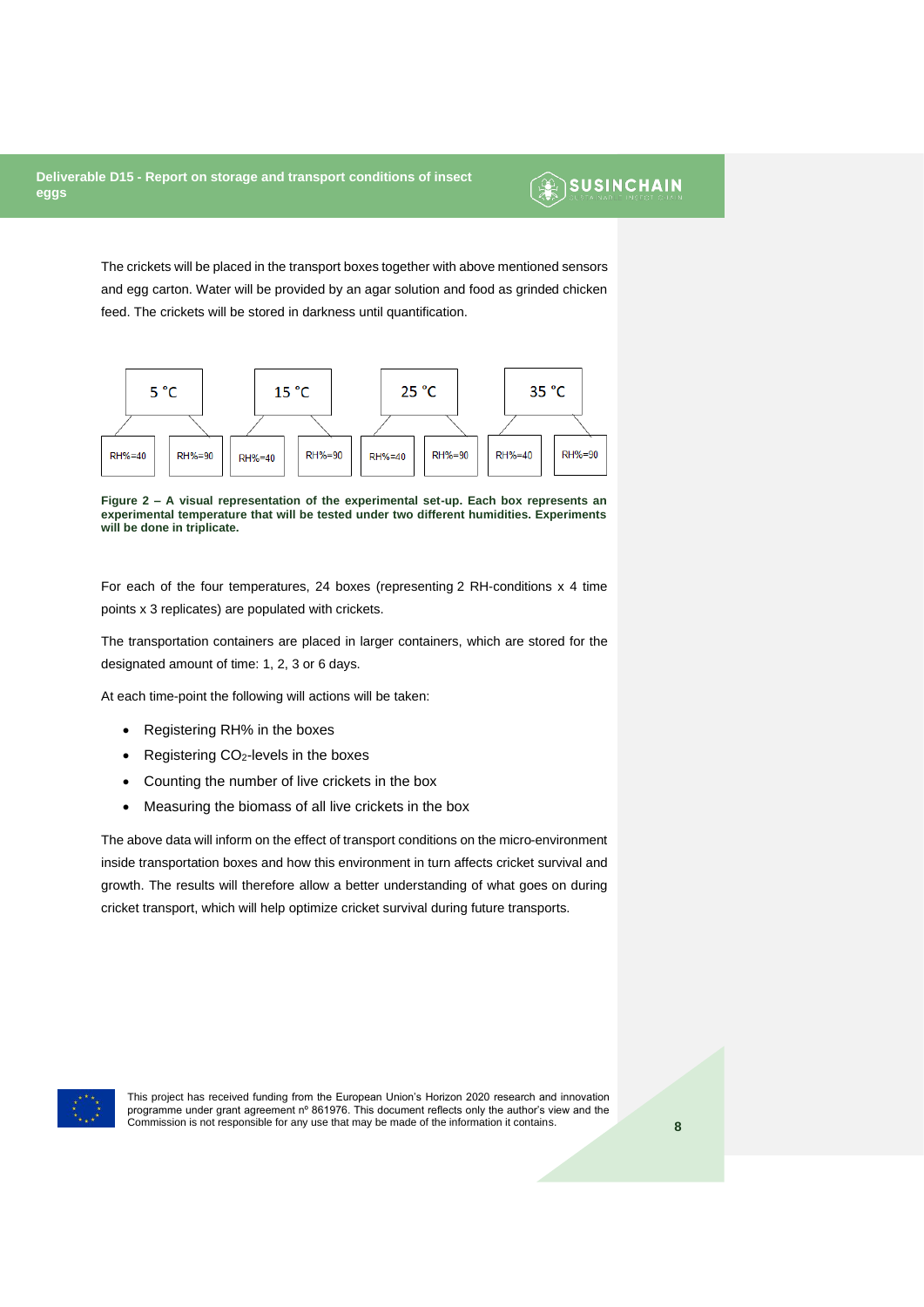### $\circledR$  SUSINCHAIN

#### <span id="page-8-0"></span>**4. Relative effect of transport on eggs**

To gain insight into the advantages/disadvantages of transporting eggs rather than 4th instar hatchlings, the relative effect of transport conditions on egg hatch-rate will be studied.

These experiments will focus on the relative influence of transport conditions rather than absolute hatch-rate.

Adult crickets will be allowed to lay eggs in coconut coir for 24 hours and are subsequently removed. The coconut coir will be mixed to ensure equal distribution of eggs (similar to what can be expected during transport) and divided into 9 equally large parts. Each part will be placed inside a transportation box. Three of the boxes will be stored at 5°C, three at 15°C, while the remaining three will be stored at the ideal hatching temperature of 33°C.

The coir is stored at designated temperatures for 6 days, mimicking a prolonged transportation time. After the simulated transportation time, the eggs will be allowed to hatch over a 14 day period at 33°C. The number of new hatchlings will be determined after 1, 3, 5, 9 and 14 days either by manual counting or by determining the average weight of 100 individuals and the total weight of the hatchling population.

The results will inform on the overall delay and reduction in egg hatching due to transport taking place under sub-optimal conditions.

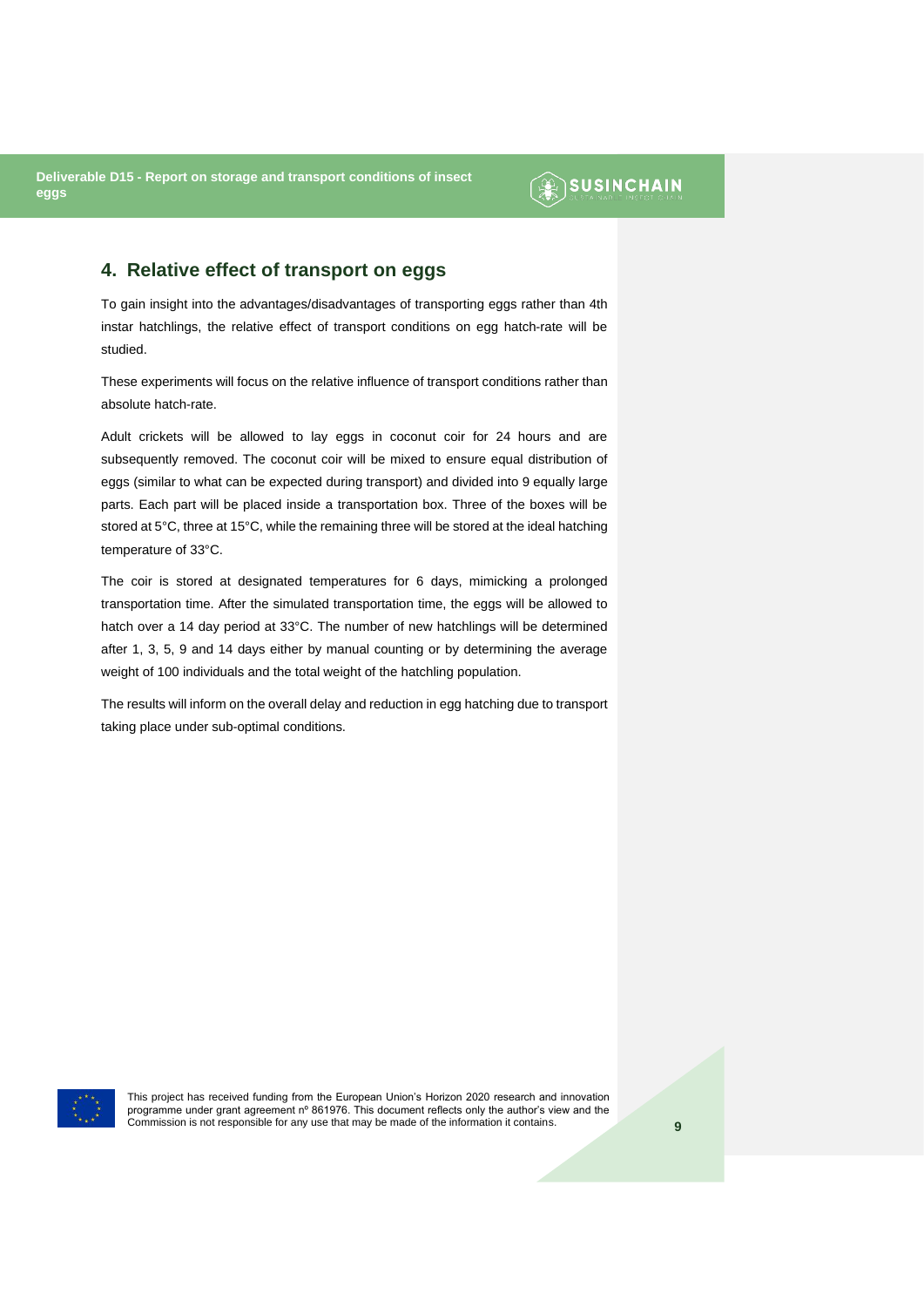## **Report: Transport experiments**

Black Soldier Fly (*Hermetia Illucens)*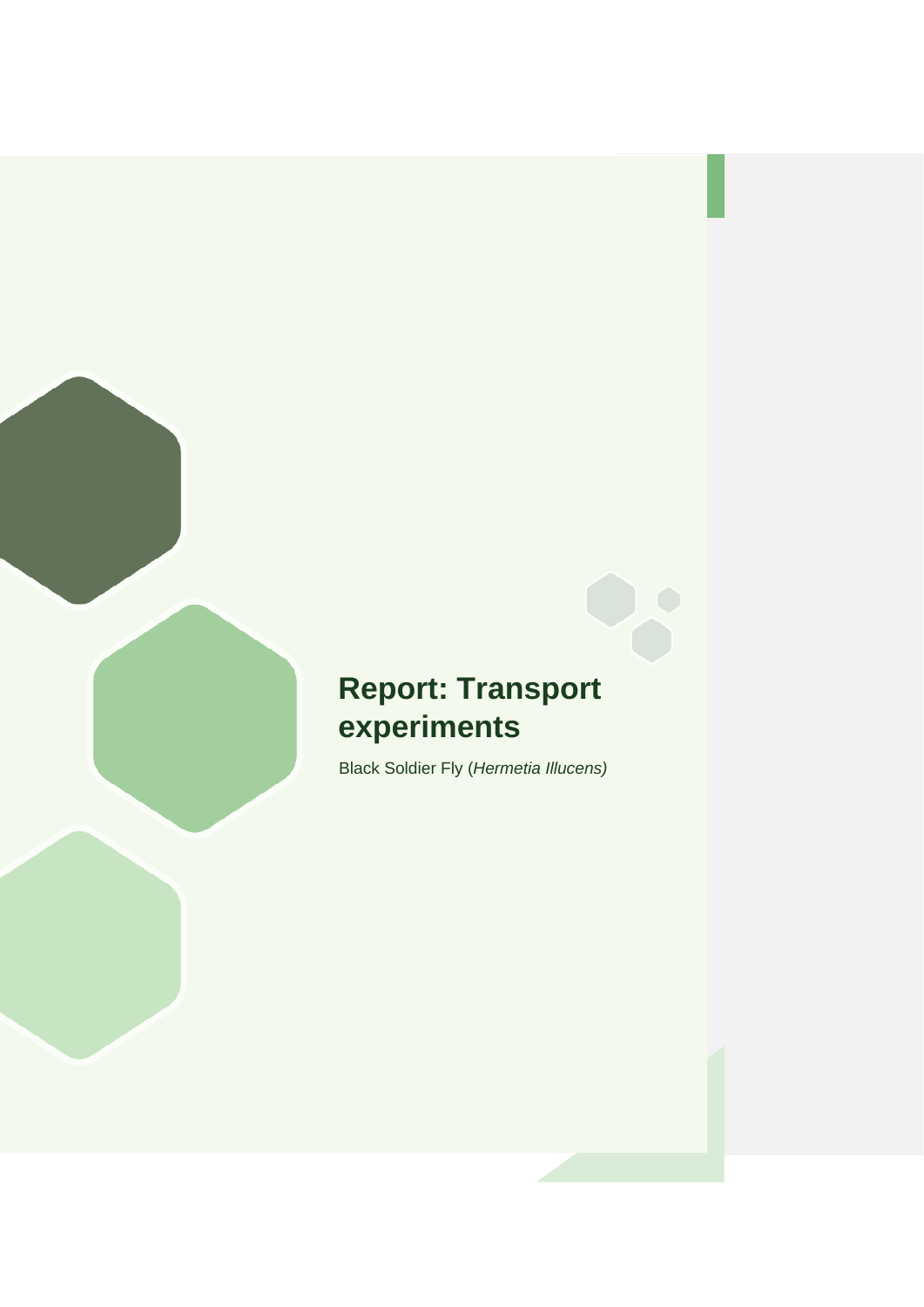## SUSINCHAIN

### **Table of Contents**



This project has received funding from the European Union's Horizon 2020 research and innovation<br>programme under grant agreement n° 861976. This document reflects only the author's view and the<br>Commission is not responsib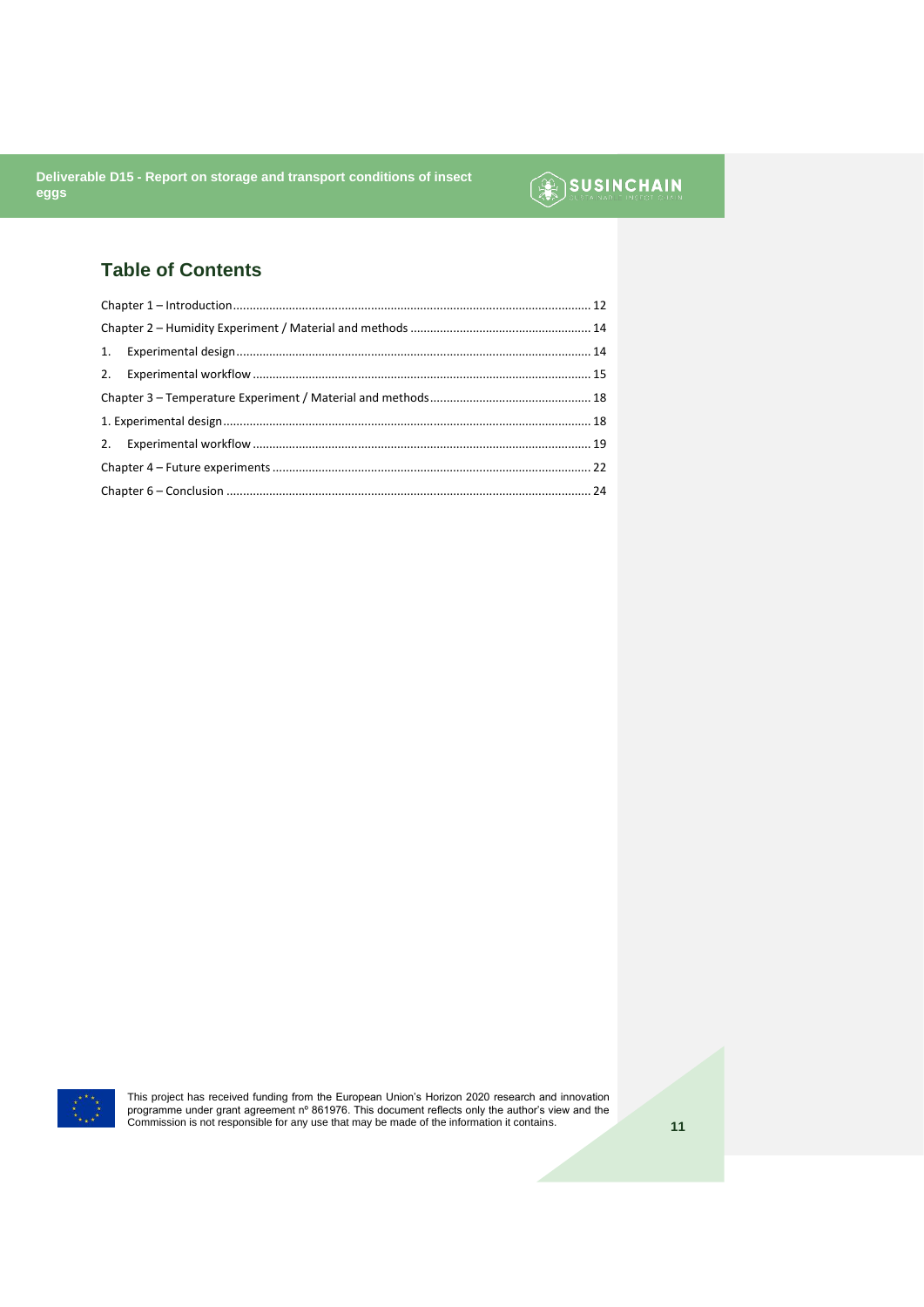### **AN SUSINCHAIN**

#### <span id="page-11-0"></span>**Chapter 1 – Introduction**

During the last years, the industry dedicated to the mass production of beneficial insects and especially *Hermetia illucens* has increased significantly. This is basically due to the global need for other nutritional sources in the field of human and animal consumption.

It is for this reason that it is necessary to jointly establish the basic parameters necessary for the breeding and storage of the different stages of these insects, and thus be able to maintain the established standards.

In *Hermetia illucens*, as in most insects, temperature and humidity directly affect the growth and development of the different stages of the biological cycle (Gullan & Cranston, 2000).

The cuticle of the exoskeleton is known to consist of a superficial lipid layer that is impermeable to water. The transpiration rate through the cuticle in species adapted to humid climates is higher than in drier environments (Wigglesworth, 1984). For this reason, it is important to know the different mechanisms used by insects for this purpose. Females have been shown to possess various strategies during oviposition, such as mass grouping of eggs and selection of the oviposition site. This is the case of BSF females since, to avoid egg dissection and starvation of newly emerged larvae, they usually lay eggs in dry crevices near a humid resource (Booth & Sheppard, 1984). In different laboratory studies with *H. illucens* it was determined that the optimal range of humidity for the development of the species is between 50 to 99% (Furman et al., 1959; Tingle et al., 1975; Bradley & Sheppard, 1983; Booth & Sheppard, 1984). A maximum viability of eggs has been shown at 30 °C (Chia et al. 2018), and the development time was decreased as the incubation temperature increased.To develop an egg transport protocol, it is important to understand and verify the right egg incubation conditions and the effect of incubation conditions on the survival and eclosion time of eggs.

Studies on different BSF strains and in transport scenarios where "incubation conditions" are applied for 1 day (express transport) or 3 days (average transport) are needed to build the full picture. Therefore, the purpose of the following study is to evaluate the optimal relative humidity and temperature for the incubation of *Hermetia Illucens* (BSF) eggs.

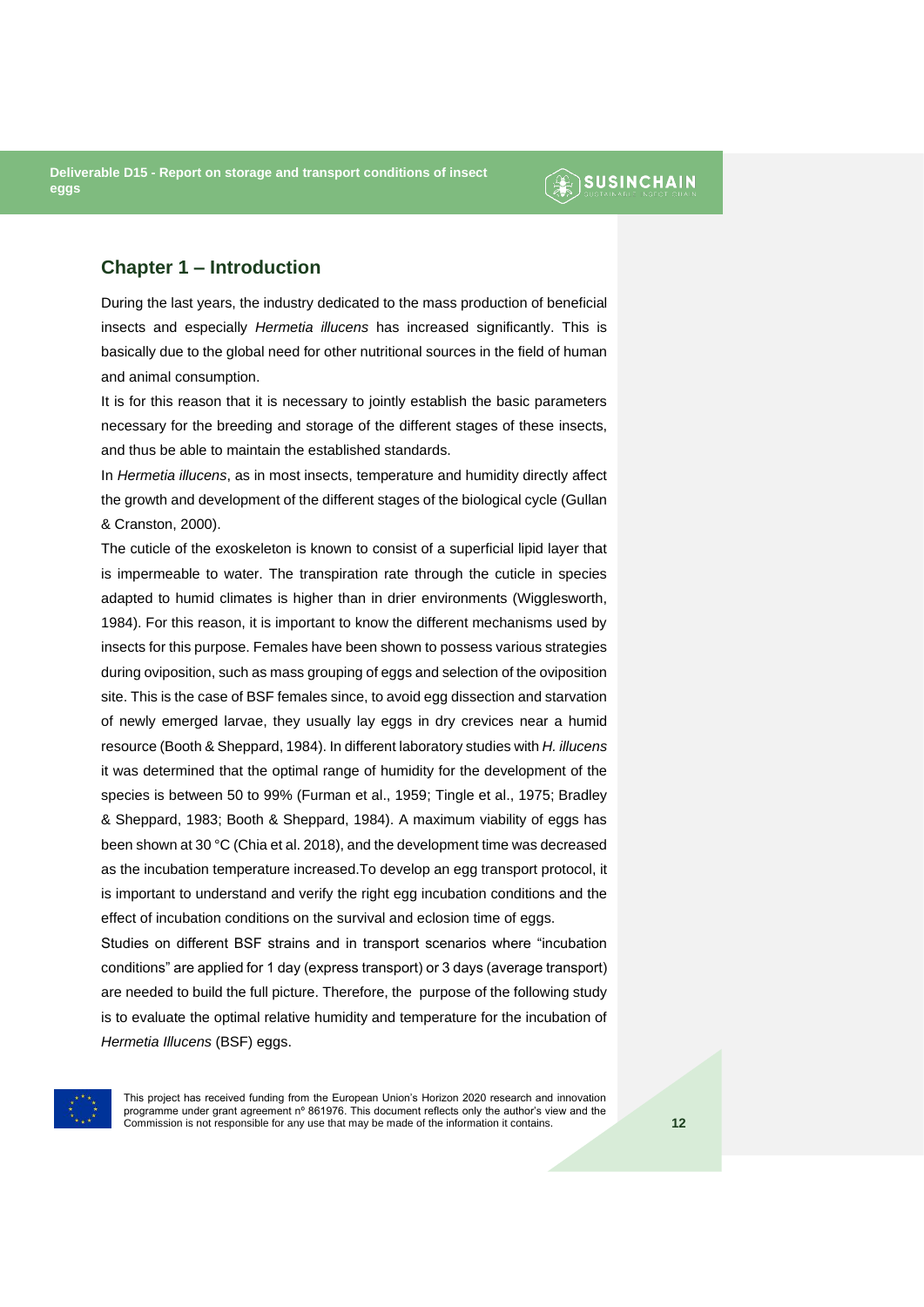### SUSINCHAIN

BRADLEY, S. W. & SHEPPARD, D. C. 1983. House fly oviposition inhibition by larvae of *Hermetia illucens*, the black soldier fly. *Journal of Chemical Ecology.* 10:853-859.

BOOTH, D. C. & SHEPPARD, D. C. 1984. Oviposition of the black soldier fly, *Hermetia illucens* (Diptera: Stratiomyidae): eggs, masses, timing and site characteristics. *Environ. Entomol.* 13:21- 423.

FURMAN, D. P.; YOUNG, R. D. & CATTS, E. P. 1959. *Hermetia illucens* (Linnaeus) as a factor in the natural control of *Musca domestica* Linnaeus. *Journal of Economic Entomology.* 52:917– 921.

GULLAN, P. J. & CRANSTON, P. S. 2000. The insects: an outline of entomology. London, United Kingdom: Blackwell Science.

TINGLE, F. C.; MITCHELL, E. R. & COPELAND, W.W. 1975. The soldier fly, *Hermetia illucens*, in poultry houses in North Central Florida. *J. Ga. Entomol. Soc.* 10:179-183.

WIGGLESWORTH, V. B. 1984. Insect Physiology. Cambridge: University Press.

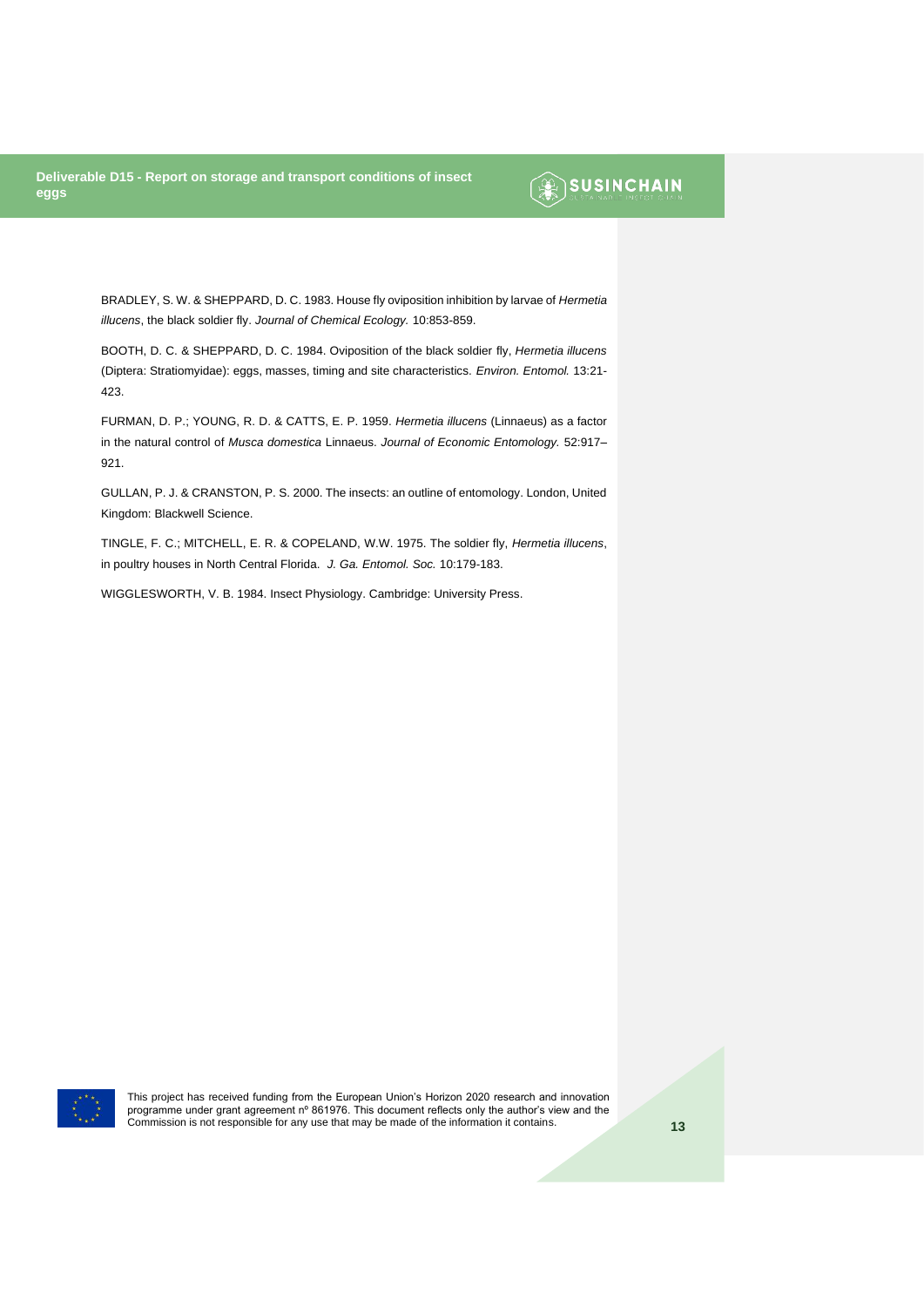## <span id="page-13-0"></span>**Chapter 2 – Humidity Experiment / Material and methods**

#### <span id="page-13-1"></span>**1. Experimental design**

The study will be conducted in a climate chamber located in HiProMine S.A. Robakowo - Poland. We follow the following experimental design:



**Figure 1:** Graph showing 8 different treatments (tested humidity (%): 35, 50, 65 and 80; days of incubation: 1 day and 3 days; temperature tested of all treatments: 30 ºC). Each treatment has 3 replicates.



This project has received funding from the European Union's Horizon 2020 research and innovation programme under grant agreement nº 861976. This document reflects only the author's view and the Commission is not responsible for any use that may be made of the information it contains. **14**

**SUSINCHAIN**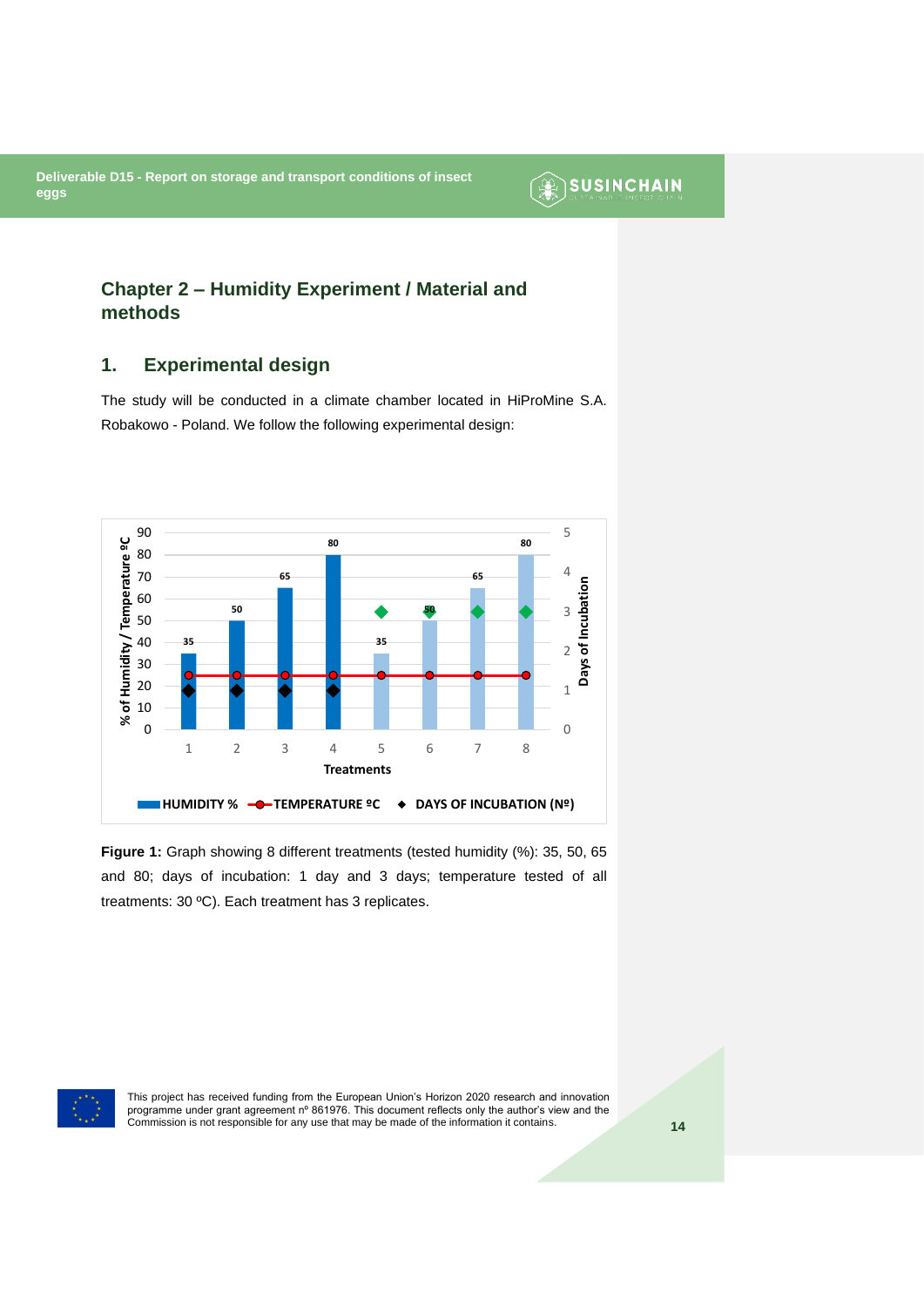### **SUSINCHAIN**

#### <span id="page-14-0"></span>**2. Experimental workflow**

To start the experiment, 3 g of eggs (24 hours old) will be placed on a mesh covering a 250 ml plastic box (Figure 2), after that the box with eggs will be put it inside a climate chamber and divided in the different treatments.

After the incubation of the different treatments (1 day or 3 days of incubation inside climate chamber) the eggs of 3 replicates of each treatment will be placed into a new 250 ml box, this step will be repeated daily during 4 times, in this way we will ensure that all the eggs hatch. All the boxes with eggs will kept it in laboratory conditions (30 °C – 65 %RH). The neonates, which hatch into the box each day, will be quantified.



**Figure 2:** Photo showing the placement of the fresh eggs on the mesh. ©HiProMine S.A. Robakowo - Poland

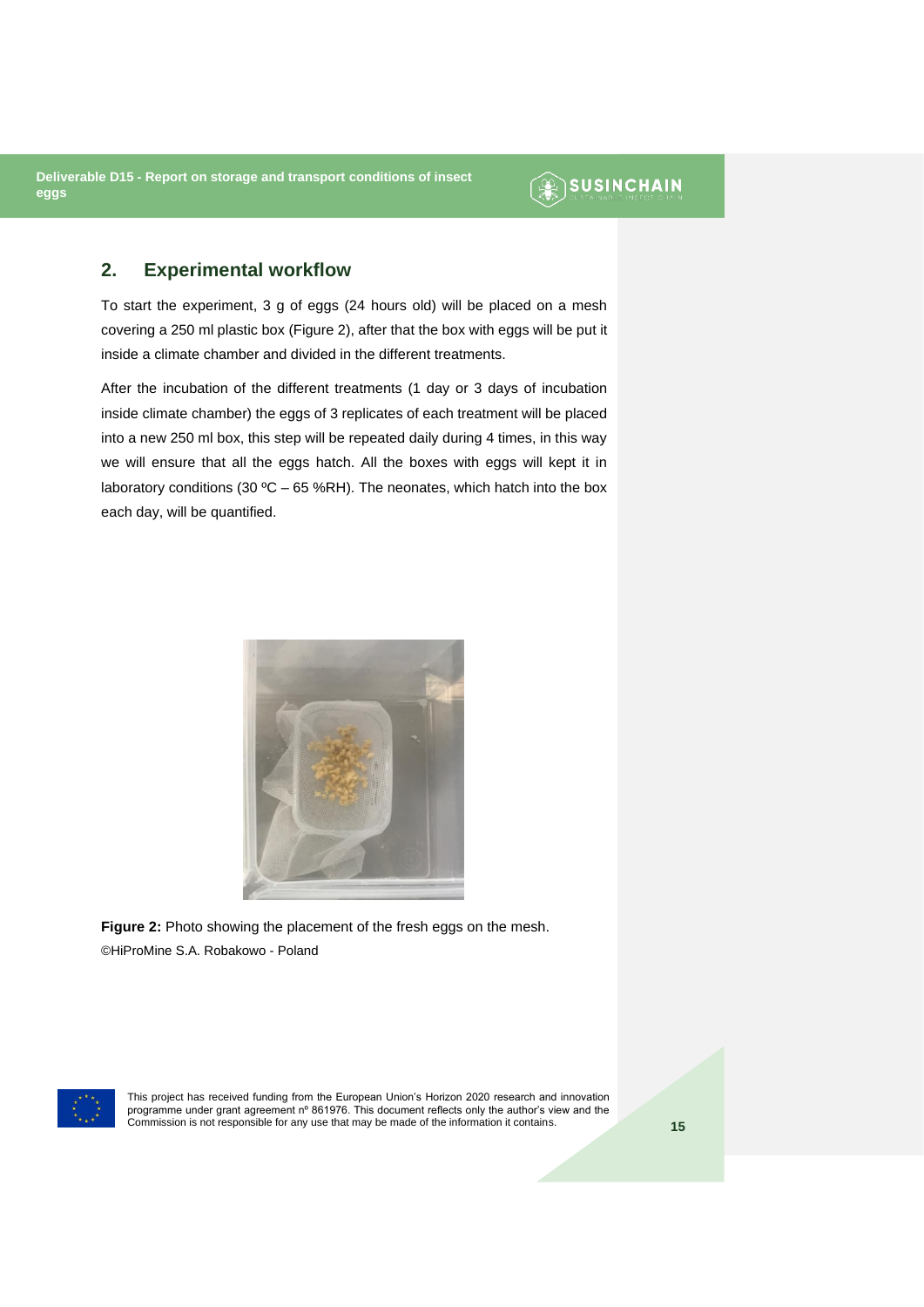### **SUSINCHAIN**

#### **Quantification Method used:**

- 1. Measure the square meters of the 250 ml box,
- 2. Randomly take four photos of the selected box (Figure 3),
- 3. We measure the area of the photo,
- 4. We quantify the neonates of each photo,
- 5. Finally, we carry out all the necessary calculations to determine the number of hatchlings.
- 6. We repeat steps 1 to 4, as many times as necessary.



Figure 3: Photo showing the small newly emerged larvae that will be counted. © HiProMine S.A. Robakowo – Poland

**Applying this method will allow the measurement of the following parameters:** 

- Start day of experiment (date)
- Number of hatchlings during incubation (when taken out of the incubator if neonates were observed)
- Number of hatchlings after day 1
- Number of hatchlings after day 2
- Number of hatchlings after day 3

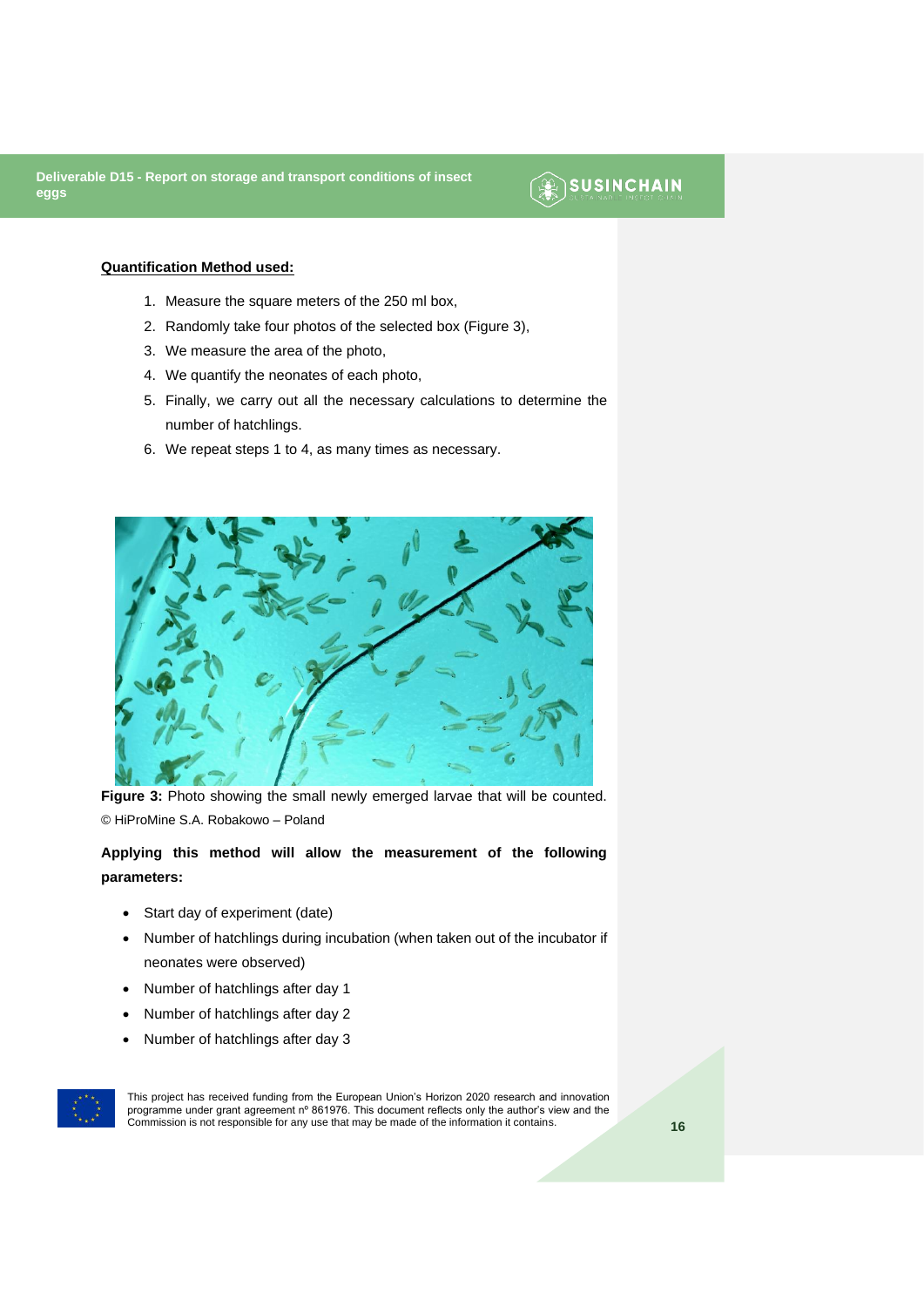### $\circledR$  SUSINCHAIN

- Number of hatchlings after day 4
- % Mortality

The eggs from the remaining 3 replicates of each treatment, will be placed into a new bigger box (1000 ml) with chicken feed for the hatch and kept under laboratory conditions (30 °C – 65 %RH). The box with feed will be replaced daily (for 4 days), in this way we make sure to separate the hatchlings of each treatment per age. The neonates, which hatch onto the feed will be fed if necessary. After two days, the small larvae will be quantified (**IMPORTANT:** this step will be repeated three times. if necessary, the neonates will be changed to a bigger box and feed will be added).

Applying this method will allow the measurement of the Survival Rate during three days of each treatment.



.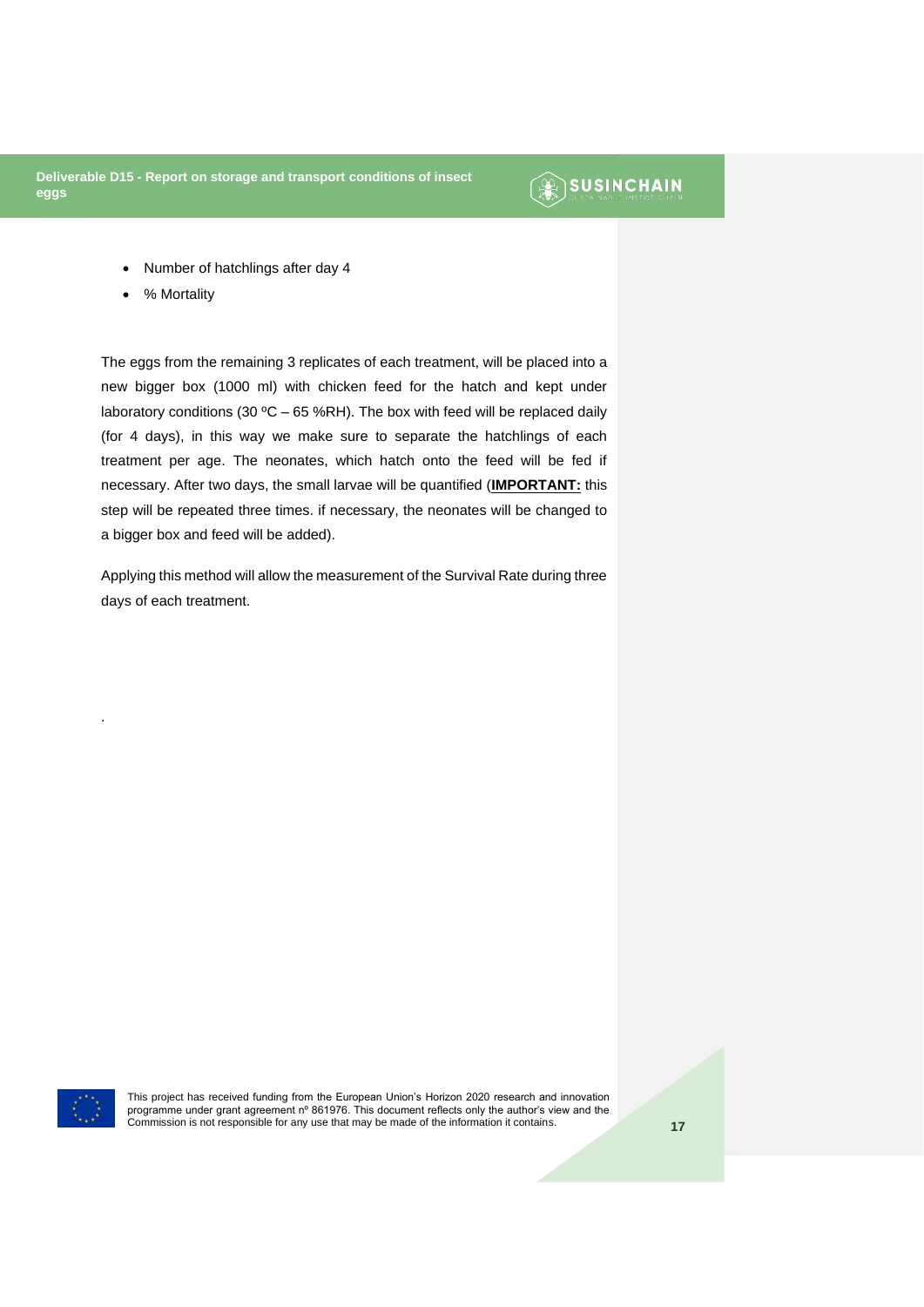SUSINCHAIN

### <span id="page-17-0"></span>**Chapter 3 – Temperature Experiment / Material and methods**

### <span id="page-17-1"></span>**1. Experimental design**

The study will be conducted in a bioreactor located in Insektentechnologiecenter Hermetia Baruth in Berlin / Germany and a climate chamber Bioflytech S.L. – Spain. We follow the following experimental design:

#### **Hermetia Baruth**

|   |    | Treatment ID Temperature (°C) Incubation time (days) Relative humidity (%) |    |
|---|----|----------------------------------------------------------------------------|----|
|   |    |                                                                            |    |
|   | 23 |                                                                            | 60 |
|   | 27 |                                                                            | 60 |
|   | 31 |                                                                            | 60 |
|   | 35 |                                                                            | 60 |
| 5 | 23 |                                                                            | 60 |
| հ | 27 |                                                                            | 60 |
|   | 31 |                                                                            | 60 |
| о |    |                                                                            | 60 |

**Table 1:** Table showing 8 different treatments (tested temperature (ºC): 23, 27,

31 and 35; days of incubation: 1 day and 3 days; humidity of all treatments: 60 %). Each treatment has 6 replicates.

#### **Bioflytech S.L.**

|    | Treatment ID Temperature (°C) Incubation time (days) Relative humidity (%) |    |
|----|----------------------------------------------------------------------------|----|
|    |                                                                            |    |
| 20 |                                                                            | 60 |
| 25 |                                                                            | 60 |
| 30 |                                                                            | 60 |
| 20 |                                                                            | 60 |
| 25 |                                                                            | 60 |
|    |                                                                            | 60 |

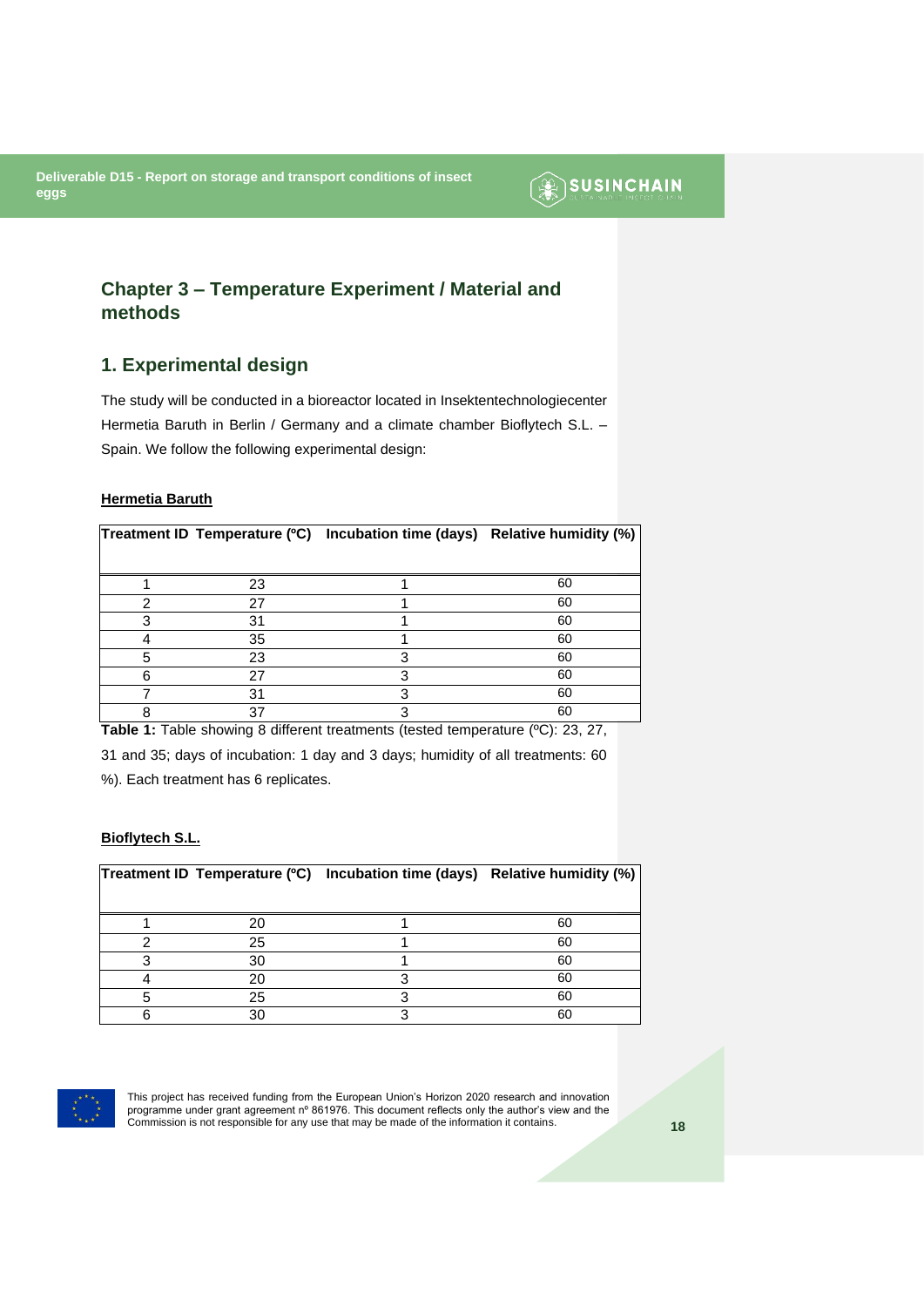### **SUSINCHAIN**

**Table 2:** Table showing 6 different treatments (tested temperature (ºC): 20, 25 and 30; days of incubation: 1 day and 3 days; humidity tested of all treatments: 60 %). Each treatment has 3 replicates.

#### <span id="page-18-0"></span>**2. Experimental workflow**

#### **Hermetia Baruth**

To start the experiment, 3g of eggs (24 hours old) will be placed on a mesh (far enough apart that they do not form clumps and die) covering a 500 ml plastic box (Figure 1), after that the box with eggs will be put it inside a climate chamber and divided in the different treatments.

#### **Bioflytech S.L.**

To start the experiment, 3 g of eggs (24 hours old) will be placed on a mesh covering a 250 ml plastic box (Figure 2), after that the box with eggs will be put it inside a climate chamber and divided in the different treatments.



**Figure 1**. Photo showing the placement of eggs on the mesh cover prior to incubating them. ©Hermetia Baruth

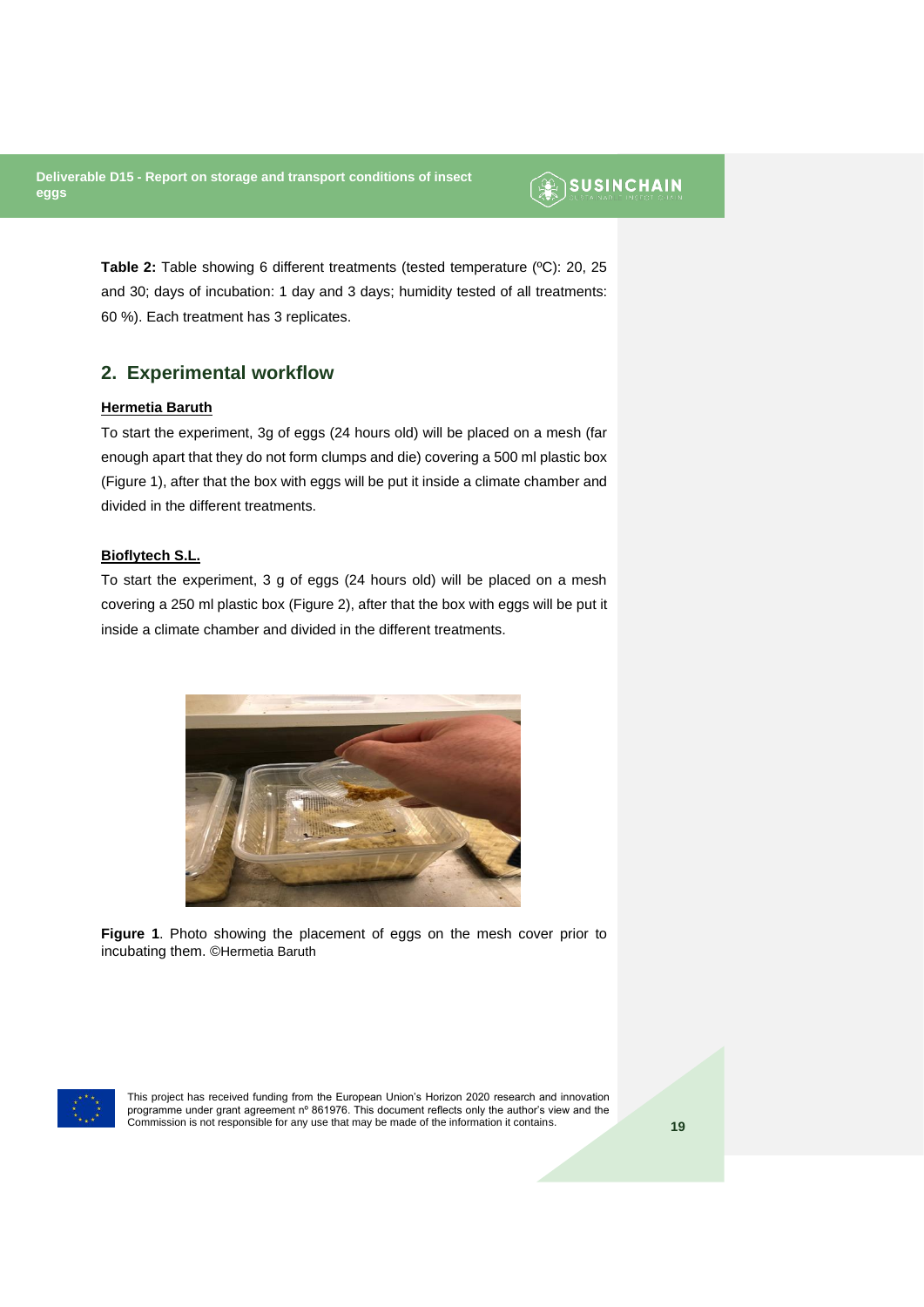### **SUSINCHAIN**



**Figure 2**. Setup boxes. Top box: with small holes at the top to allow ventilation and a mesh in the bottom to place the eggs. Bottom box: used to transfer the neonates. © Bioflytech S.L. – Spain

#### **Hermetia Baruth**

After the incubation phase (1 day or 3 days of incubation inside the bioreactor), the eggs of 3 replicates of each treatment will be placed into a new 500 ml box, this step will be repeated daily until all the eggs are hatched. All the boxes with eggs will be kept under laboratory conditions (30  $^{\circ}$ C – 60 %RH). The neonates, which hatch into the box each day, will be quantified daily following R&D Center **HiProMine S.A. Robakowo's protocol** (image analysis).

#### **Bioflytech S.L.**

After the incubation phase, (1 day or 3 days of incubation inside the climate chamber), the eggs of 3 replicates of each treatment will be placed into a new 250 ml box, this step will be repeated every day until all the eggs are hatched. All the boxes with eggs will be kept under laboratory conditions (30  $^{\circ}$ C – 60 %RH). The neonates that hatch will be quantified daily following R&D Center **HiProMine S.A. Robakowo's protocol** (image analysis).

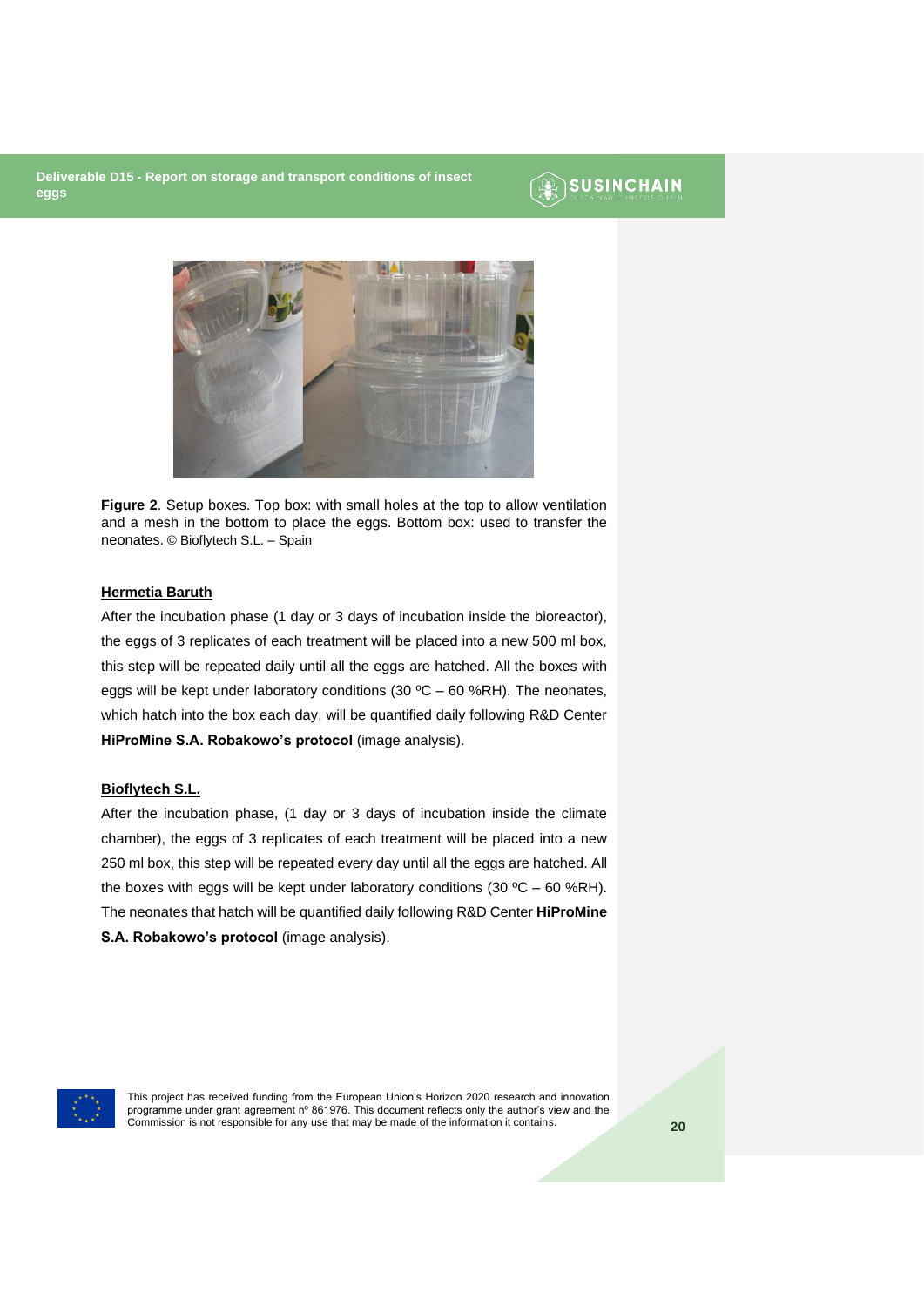## $\circledR$  SUSINCHAIN

**Applying this method will allow the measurement of the following parameters**:

- Start day of experiment (date)
- Number of hatchlings during incubation (when taken out of the incubator if neonates were observed)
- Number of hatchlings
- % Mortality

#### **Hermetia Baruth**

The eggs from the remaining 3 replicates of each treatment, will be placed into a new bigger box (1000 ml) with chicken feed for the hatch and kept under laboratory conditions (30 °C – 65 %RH). The box with feed will be replaced daily (for 4 days), in this way we make sure to separate the hatchlings of each treatment per age. The neonates, which hatch onto the feed will be fed if necessary. After two days, the small larvae will be quantified (**IMPORTANT:** this step will be repeated three times. if necessary, the neonates will be changed to a bigger box and feed will be added).

Applying this method will allow the measurement of the Survival Rate during three days of each treatment.

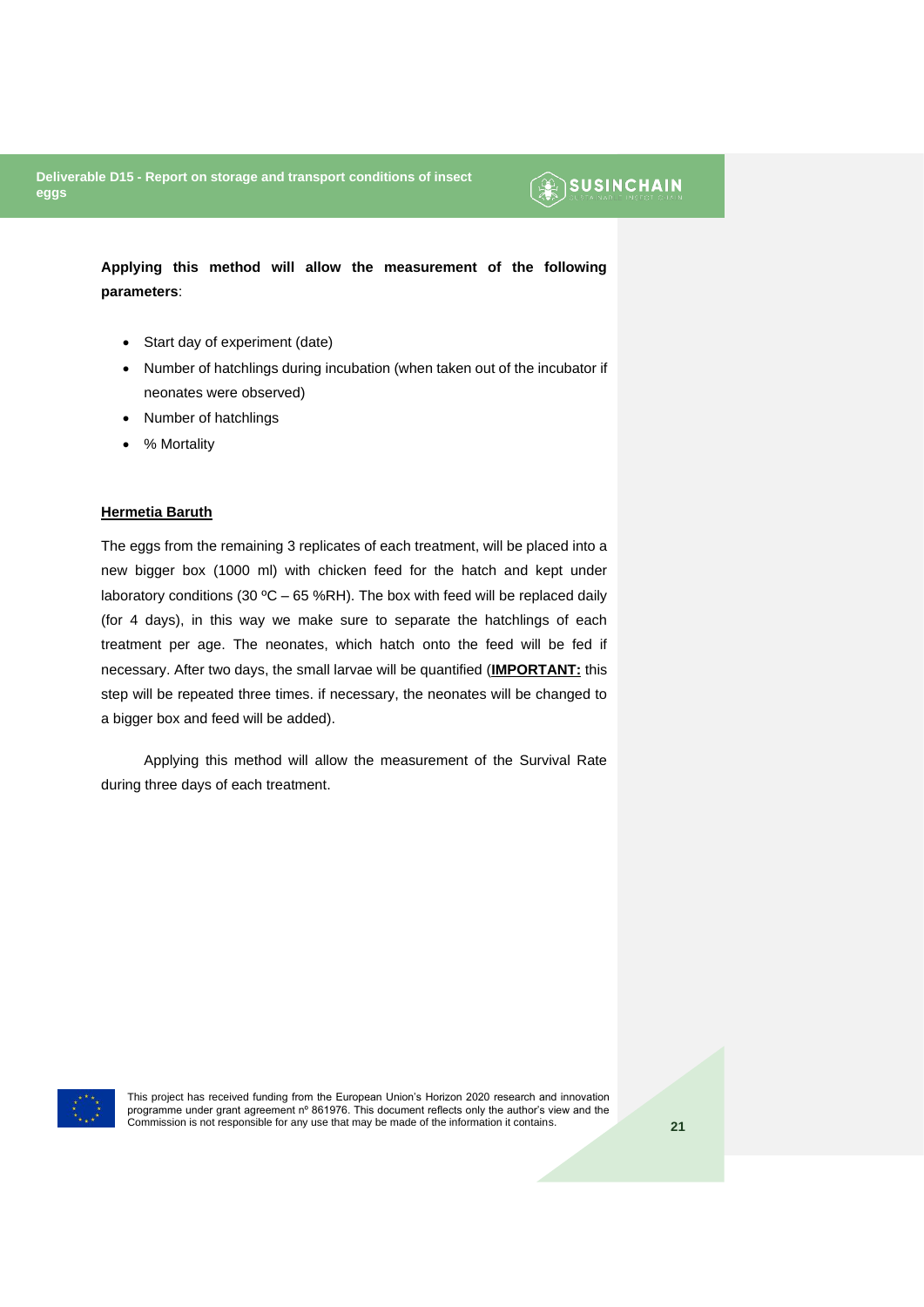### **SUSINCHAIN**

#### <span id="page-21-0"></span>**Chapter 4 – Future experiments**

#### **HiProMine S.A. Robakowo – Poland**

Effect of Relative Humidity Percentage on *Hermetia illucens* egg incubation at 25 ºC



**Figure 1:** Graph showing 8 different treatments (tested humidity (%): 35, 50, 65 and 80; days of incubation: 1 day and 3 days; temperature tested of all treatments: 25 ºC). Each treatment has 3 replicates.

#### **Hermetia Baruth**

When the optimal temperature is identified, a new experiment with a gradient of relative humidity level can be designed.

#### **Base Transport Method**

A series of egg transport events will be organised between two partners. A partner will send the eggs "Egg Donor" and a partner will receive the eggs and record the data "recipient". Depending on the parameter tested, different containers (treatments) will be prepared by the donor and sent to a partner, while two controls should be done:

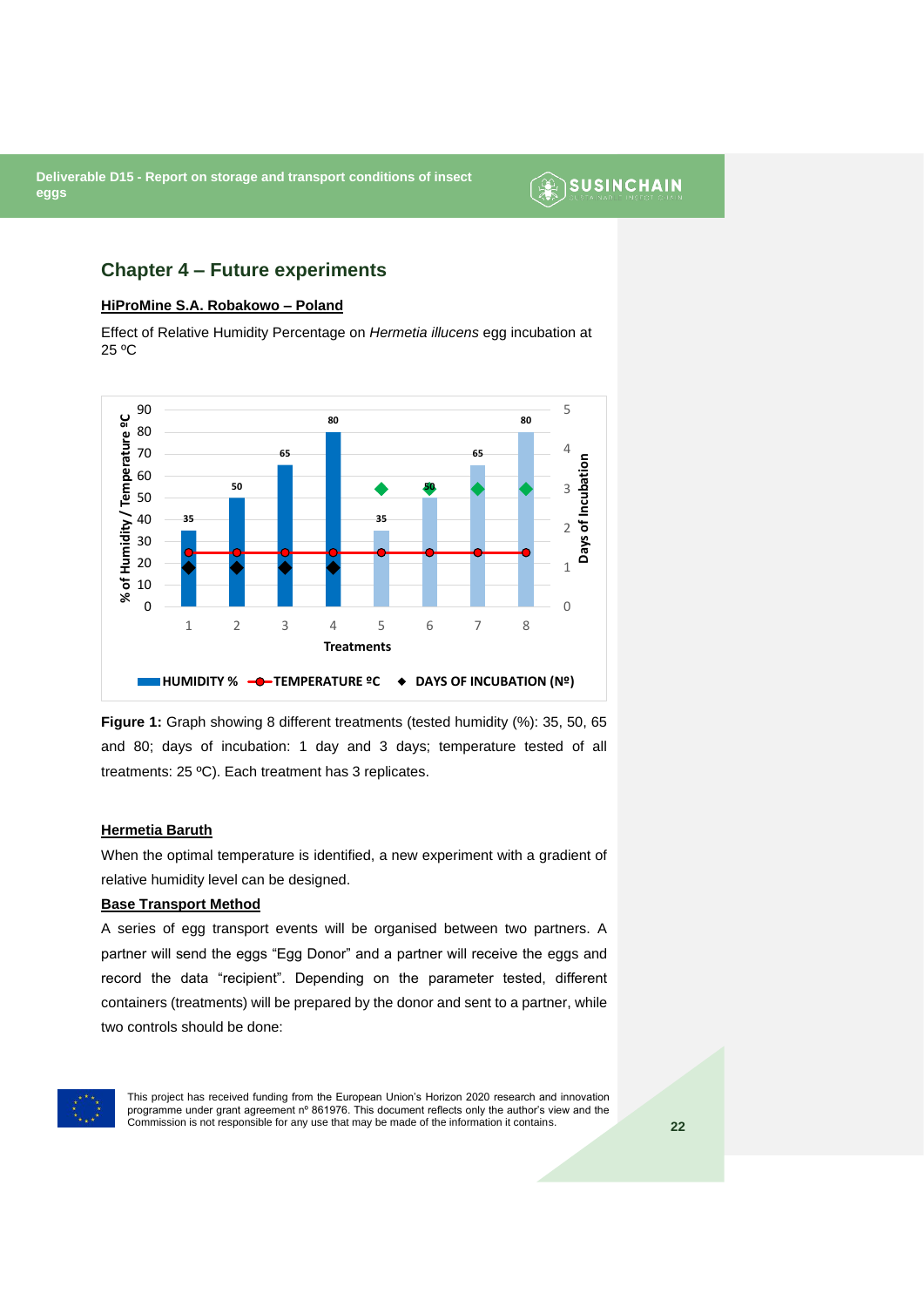### **SUSINCHAIN**

- Control 1: Eggs from the same pool will be placed on substrate (Gainesville diet) and let to hatch on the feed. The larvae are to be quantified.
- Control 2: Eggs from the same pool will be put in the same container used in the transport, and under the same settings, but will stay at the donors facility under controlled conditions and will be opened and put on feed at the time of shipment delivery.

The shipment delivered to the recipient will be assessed using the method as the controls.

The container can be a bag, a bottle, or a tube that is supplied with a structural element that prevents the shaking of eggs. The amount of eggs and the setup is to be agreed on between the donor and the recipient. An amount of 10 g of eggs recommended.

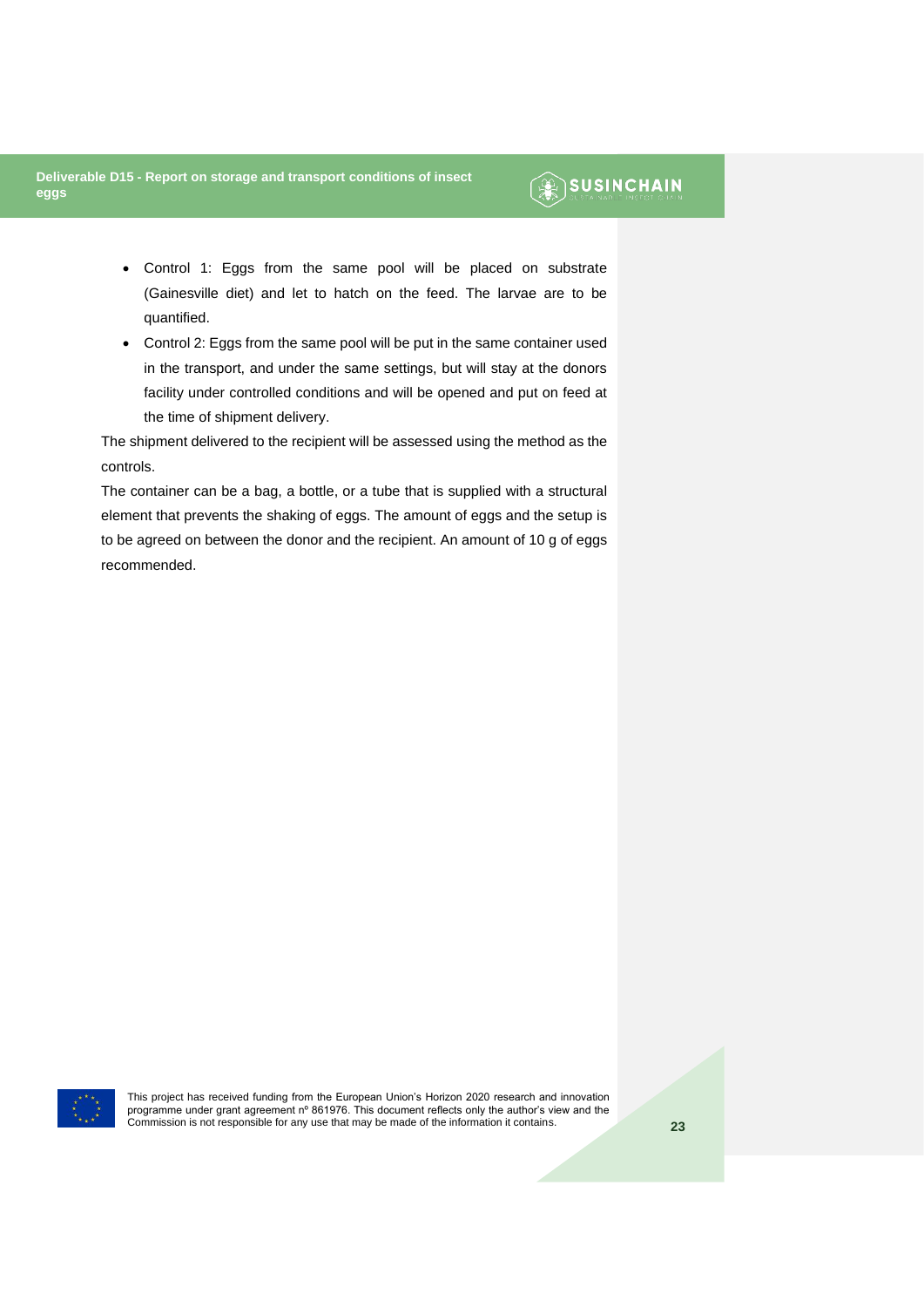### **SUSINCHAIN**

#### <span id="page-23-0"></span>**Chapter 6 – Conclusion**

From an industrial point of view, the production of black soldier fly (BSF) involves two different but complementary sub-processes. The first process deals with producing eggs in cages (or egg production units) while the second involves the rearing of larvae on defined substrates to either treat wastes or to produce proteins and fats. Maintaining high egg yield might be a big challenge for business models that focus on waste management. Specialised business models that focus on producing and selling eggs can play major roles in the development of the BSF industry by supplying waste management facilities with eggs and/or supply eggs to other facilities specialised in larvae rearing.

For the development of such businesses, and to enhance the cooperation between the BSF industry and the academic partners, it's important to develop egg transport protocols where the materials can be prepared fast while maintaining minimum mortality under transport conditions.

Available literature on the incubation of eggs (Details can be seen in the file: Literature review on the transportation of Black Soldier Fly (Hermetia illucens)) can provide a basis for the egg transport investigations. In addition to the available literature, our in-house investigations have confirmed that factors such as temperature, storage humidity, and CO2 concentrations play a major role the development time and hatching rate of eggs. Nevertheless, most of our in-house investigation/experiences on egg transfer were done in a trial-and-error approach rather than a scientific method, and data obtained with better methods is needed.

This preliminary report aims to report the protocols we developed in order to initiate a chain of transport trials followed by data collection with the aim of assessing and evaluating different "shipment mentioned transport parameters. The goal of these trails is to develop a transport protocol which can be done at minimum technical requirements and benefits all institutions and companies working with BSF.

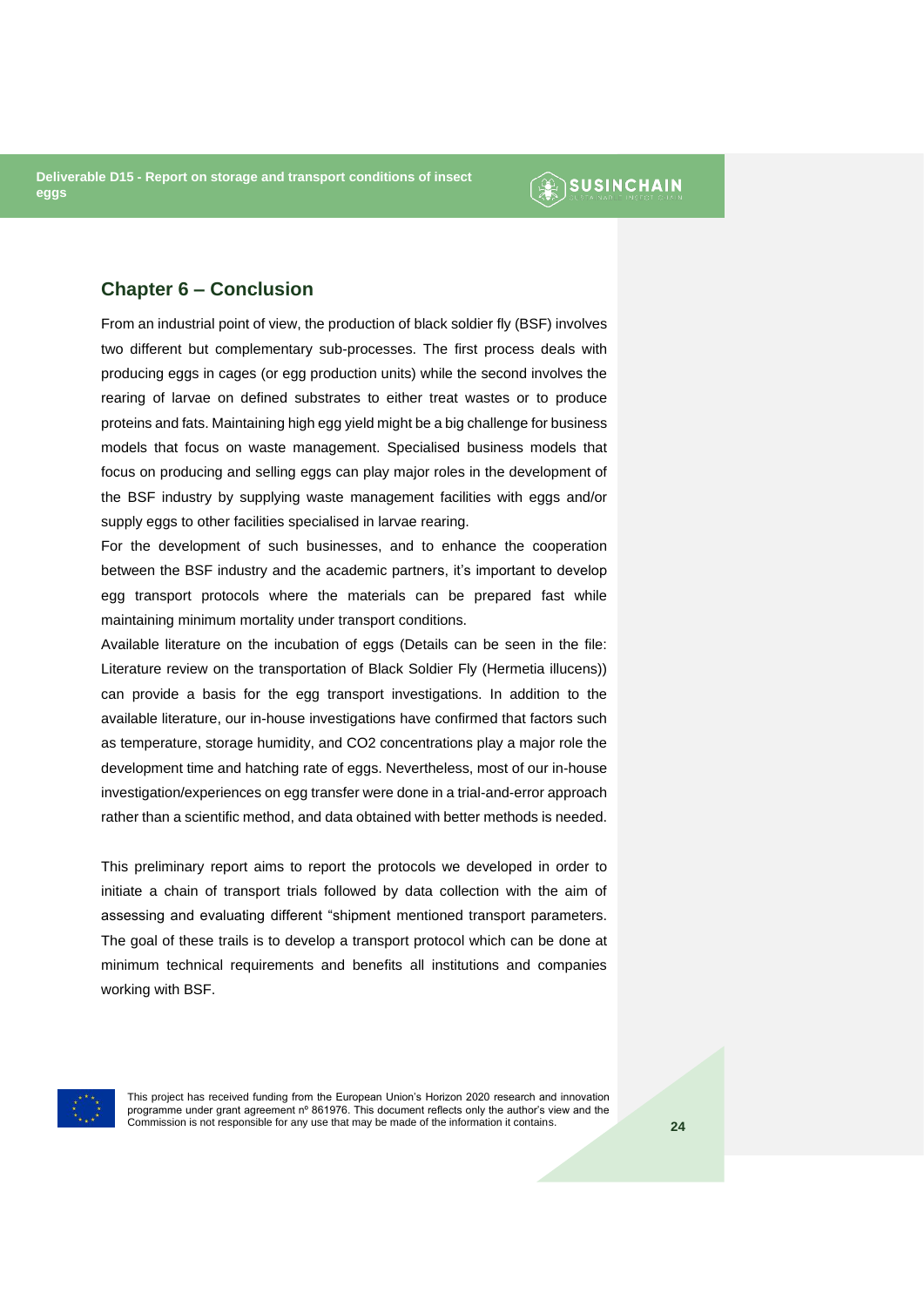## **Report: Transport experiments** *Tenebrio molitor*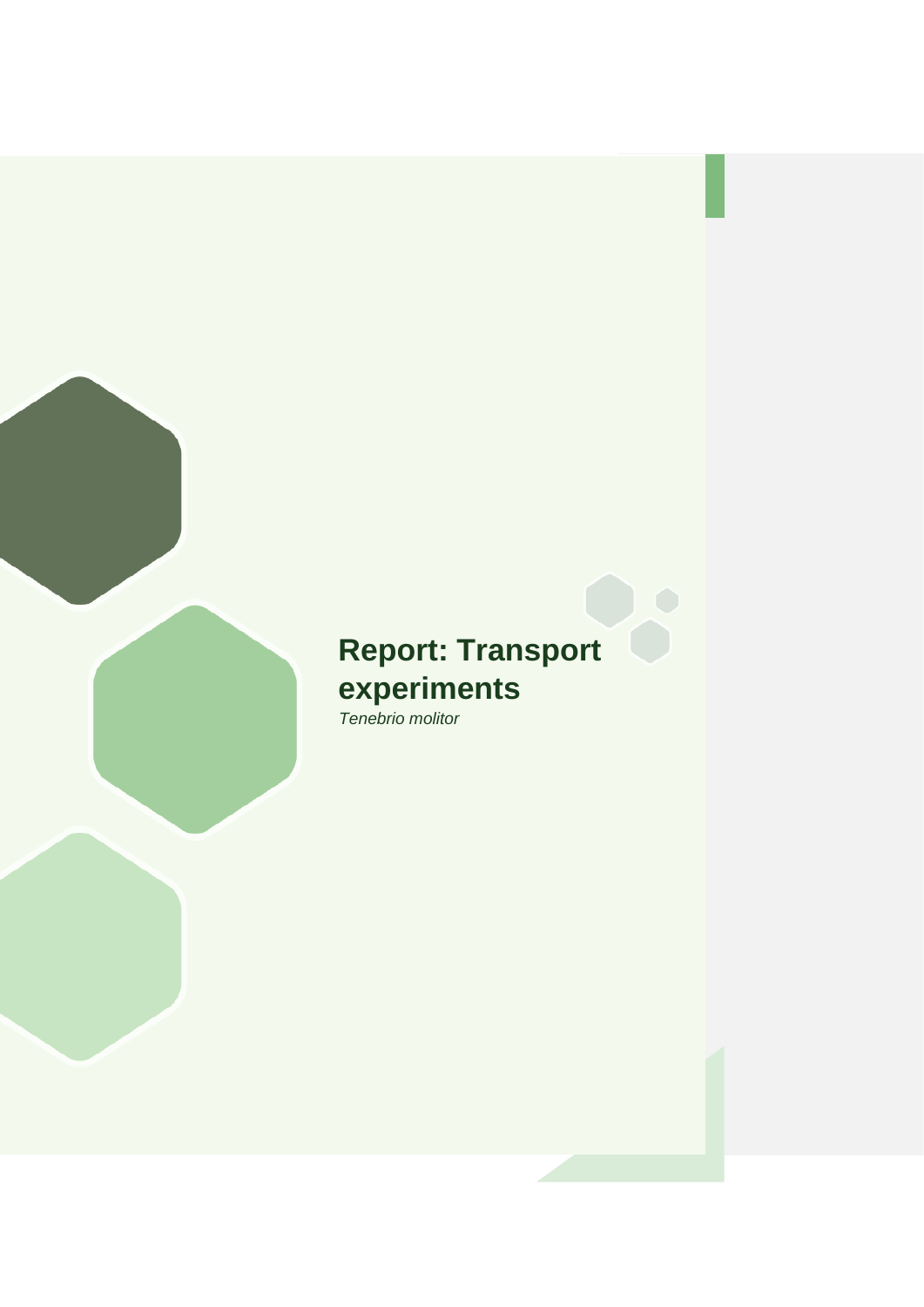## **SUSINCHAIN**

### **Table of Contents**

| 3. |  |  |
|----|--|--|
| 4. |  |  |
| 5. |  |  |
| 6. |  |  |
| 7. |  |  |
| 8. |  |  |
|    |  |  |
| 1. |  |  |
| 2. |  |  |
| 3. |  |  |
|    |  |  |
|    |  |  |



This project has received funding from the European Union's Horizon 2020 research and innovation programme under grant agreement n° 861976. This document reflects only the author's view and the Commission is not responsib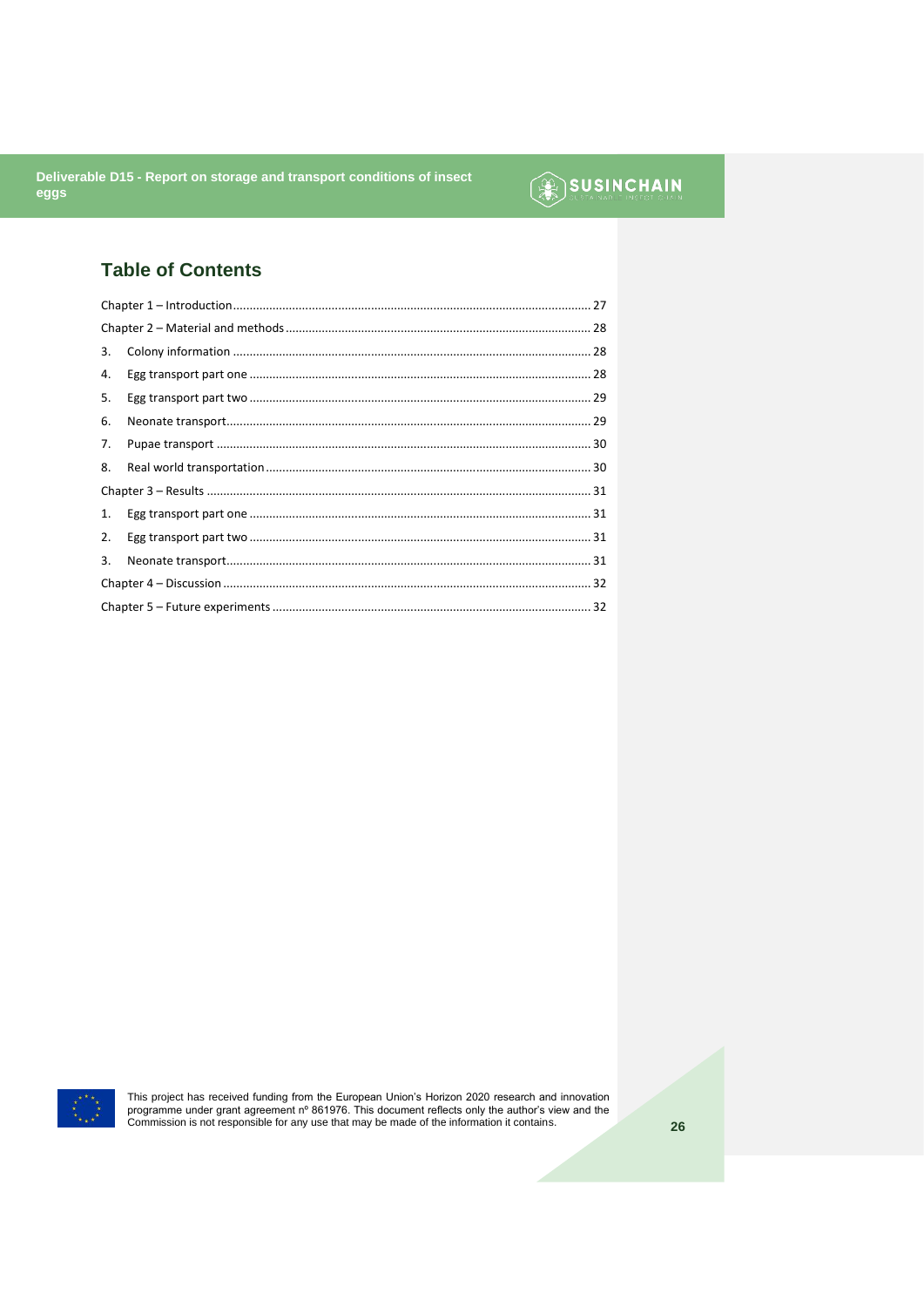### **SUSINCHAIN**

#### <span id="page-26-0"></span>**Chapter 1 – Introduction**

It is expected that the insect industry will grow rapidly the coming years. Due to this growth the number of animal transports will increase and is likely to evolve in a similar way as other animal farms. The latter would mean that there would be specialized breeders and fatteners. With frequent transportation of early life stages between them.

The current knowledge is very limited (see Literature review on the transport conditions of *Tenebrio molitor*) and frequently the data is inadequate to predict the survival during transport as the long exposure period is not representative.

In this study we focussed on the transportation of eggs and young larvae (hereafter neonates) as these are expected to compromise the bulk of transports between breeders and fatteners. It is assumed, based on partner experience, that the pupae are to fragile for transport. The animals were exposed to different climatic conditions between 1 and 6 days to mimic real world transportation conditions:

| 1 day:  | express national transport      |
|---------|---------------------------------|
| 2 days: | express international transport |
| 3 days: | regular transport               |
| 6 days: | delayed transport               |

With a large temperature range between 5 and 40 °C and humidity between 20 and 80 %.

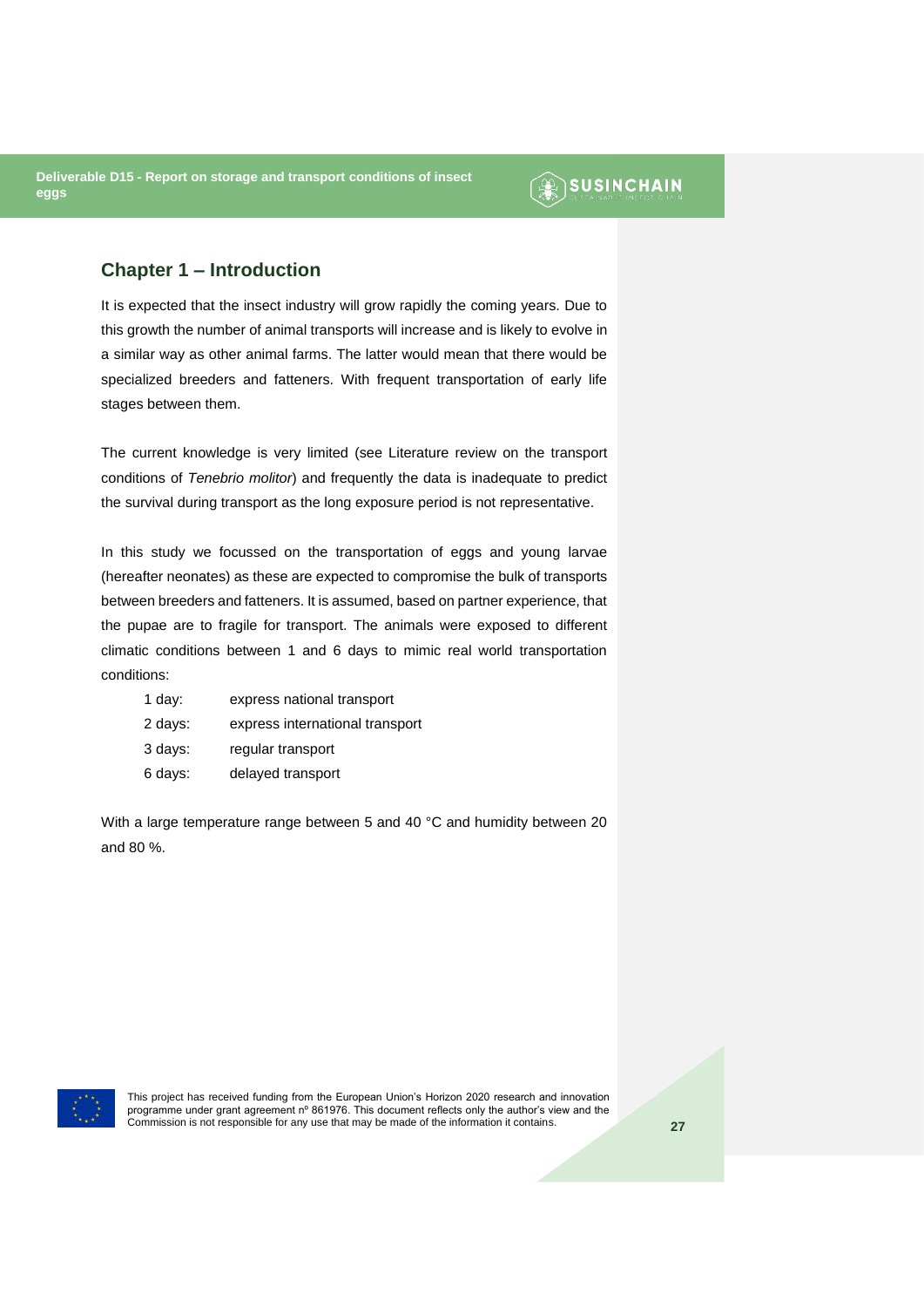### **SUSINCHAIN**

#### <span id="page-27-0"></span>**Chapter 2 – Material and methods**

#### <span id="page-27-1"></span>**3. Colony information**

The mealworms used in this study have been bred at the Inagro Insect Research Centre since 2013. They are kept in 60x40 cm plastic crates (inner surface area of 2000 cm<sup>2</sup>) at a temperature of 27 °C  $\pm$  1 °C SD, 60 %  $\pm$  3 % SD relative humidity and in the dark except during feeding. The animals are fed ad libitum with INSECTUS Mealworm Grow (Mijten nv, Belgium) and chopped chicory roots. The CO<sup>2</sup> concentration is monitored and kept below 1500 ppm. In order to gather eggs for the experiments, 8x250 grams of beetles were allowed to lay eggs for 24 h for 4 consecutive days in flour. After oviposition the eggs and substrate were collected and sieved on a 0.5 mm sieve. These clean eggs were used in the experiments.

#### <span id="page-27-2"></span>**4. Egg transport part one**

Fifteen times two grams of freshly harvested eggs were placed in between 20 grams of wheat bran in a plastic crate of 10 by 8 by 3 (l\*w\*h). Three crates were placed in standard rearing conditions in our climate room (27 °C 60 % RV) to assess the baseline hatchability (hereafter our control). The other 12 crates were placed in a climate room with varying climate conditions. After 1 day 3 random replicates were removed and placed in the standard rearing conditions. This was repeated for 2, 3 and 6 days. The logic behind the exposure temperatures was:

The climate conditions varied between 5°C and 40°C (in 5°C increments) and 20 and 80 % relative humidity (in 20 % increments). The goal was to assess all combinations, but this was in practice impossible due to the limitations of our equipment especially cold/dry and hot/humid combinations.

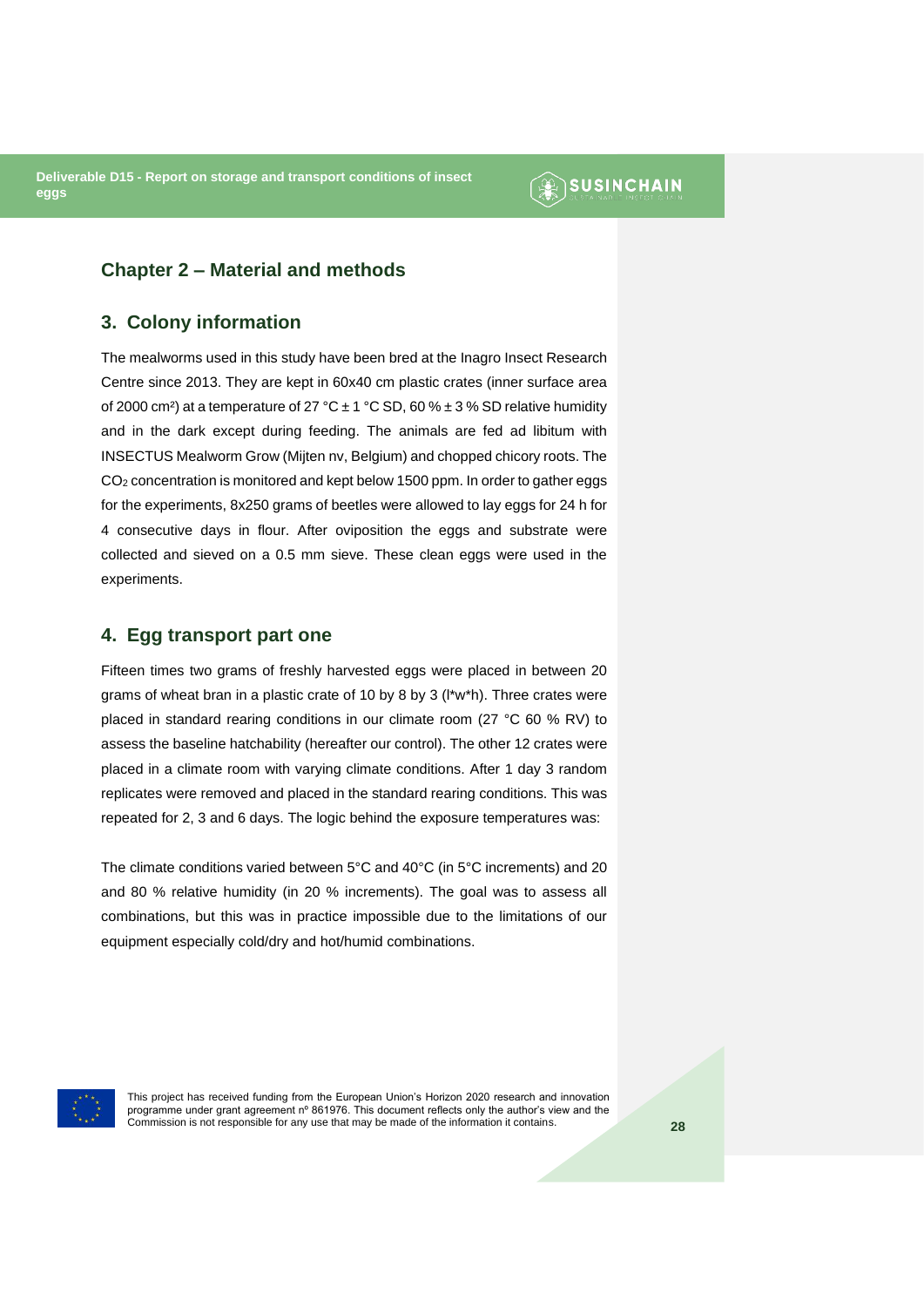### **SUSINCHAIN**



The crates were checked every workday to assess whether or not (some) eggs have hatched and if the hatching was delayed. Two weeks after the first larvae are observed the number of neonates was estimated via subsampling and compared to the number of neonates in the control. Comparing the number of neonates to the number of eggs is near impossible because counting the eggs is difficult with a high risk of damaging them and the weight of the eggs is not always equal as they accumulate dirt on the shell.

#### <span id="page-28-0"></span>**5. Egg transport part two**

Based on the results of part one, extreme scenario's will be selected where the eggs in the current set-up had no or a limited survival. Several options will be assessed to optimize the crate in a cost efficient way to increase the survival in these extreme scenario's and ensure economic viable transportation is possible. Amongst others this may include, dampening the wheat bran before transport and the use of heat/cool packs.

#### <span id="page-28-1"></span>**6. Neonate transport**

Based on the results of part one, extreme scenario's will be selected where the had no or a limited survival. These conditions will be replicated with 4 weeks old

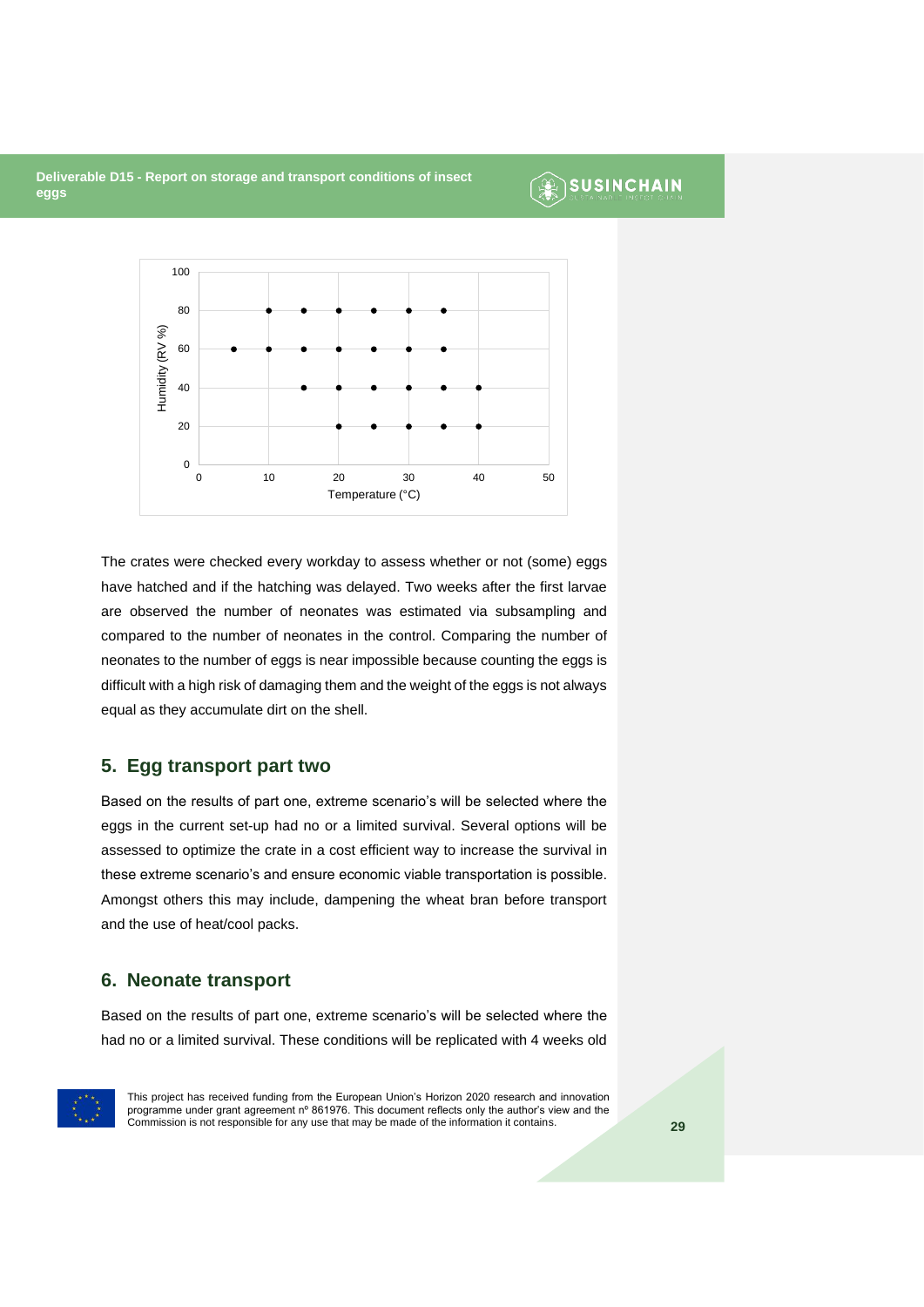### SUSINCHAIN

larvae  $(\pm 5 \text{ mg})$ . Literature indicates that they may be less prone to, short term, exposure to these extremes. This will give us an indication at which conditions it is better to send larvae compared to eggs.

#### <span id="page-29-0"></span>**7. Pupae transport**

Because the pupae are fairly resistant to temperature and humidity extremes, no climate conditions will be assessed. However, the pupae are more fragile and even small wound can kill the pupae. Therefore it is expected that the pupae are more likely to be harmed by the transportation handling and road conditions than the climate conditions. We are currently looking for a scientific way to assess how much they endure before adverse effects occur. One possible way would be to measure acceleration/deceleration during transport and compare this with the maximum G forces a pupae can endure.

#### <span id="page-29-1"></span>**8. Real world transportation**

Finally, some real world transportation will be performed to assess the real world temperature and humidity variation during transport.

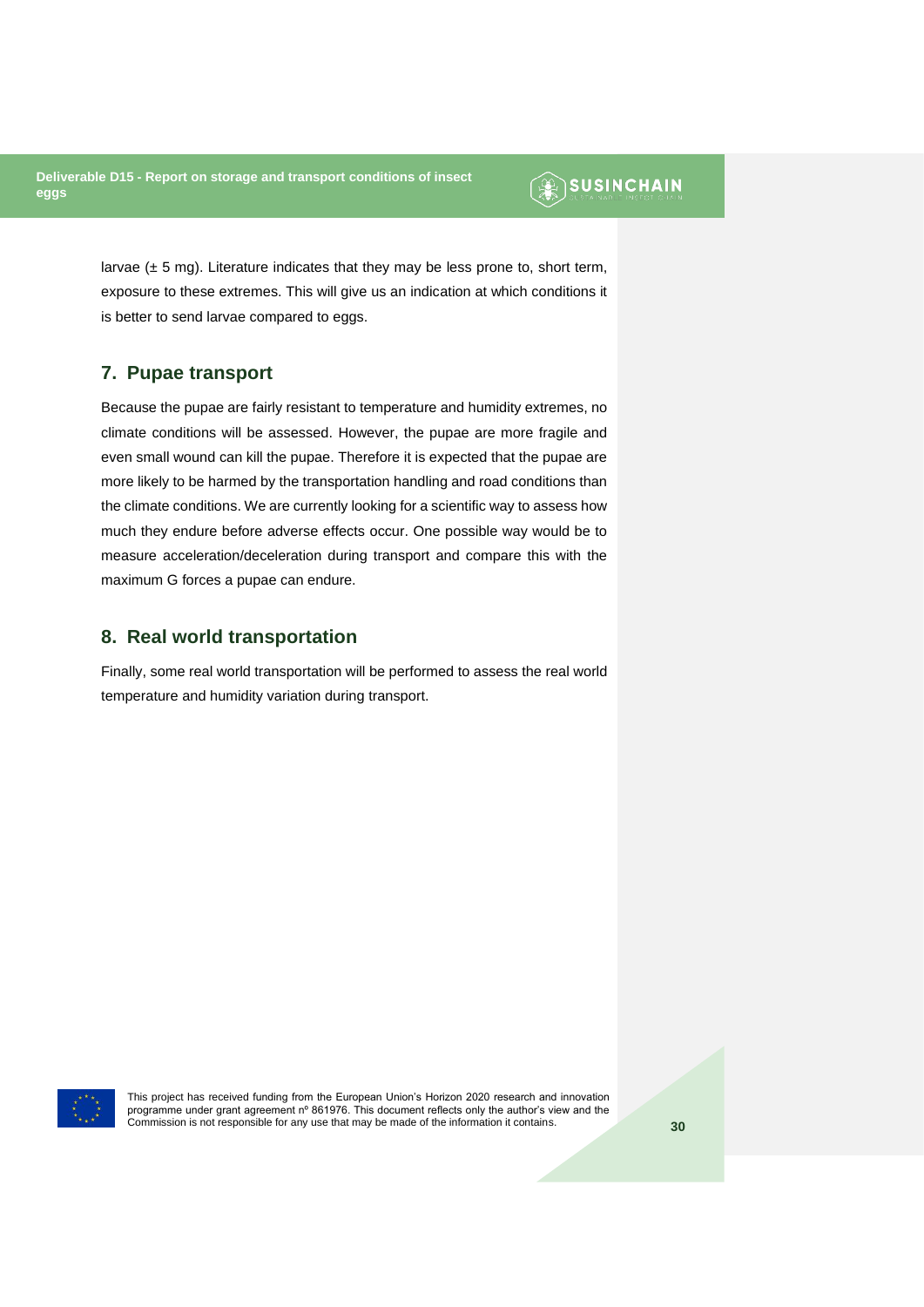### $\circledR$  SUSINCHAIN

#### <span id="page-30-0"></span>**Chapter 3 – Results**

#### <span id="page-30-1"></span>**1. Egg transport part one**

At 11-09-2020, 74 conditions were assessed successfully, 2/3 of the projected total, resulting in 222 measurements or more than 30 000 larvae counted. A full statistical analysis will be performed to assess the optimal conditions and extremes when the full data set is available.

The first preliminary results indicate that 35 °C is the upper temperature limit even at a humidity of 60 % with an approximate 50 % decrease in hatchability after 1 day and no survivors after 6 days. At 30 °C and a low humidity, there is still a significant negative effect, but this effect is no longer present at higher humidity. The lower temperature limit is 10 °C with adverse effects starting at 6 days or longer irrespective of the humidity. At 5 °C there is a significant drop after only 48 hours. Interestingly, there might be a beneficial effect at 15 °C with a slightly higher hatchability compared to the control. However these results need to be verified.

These very preliminary results indicate that the optimal envelope is between 15 and 25 °C, even if the transport is delayed (6 days). Express transport can occur in a slightly larger envelope of 10 to 30 °C (with a high humidity).

#### <span id="page-30-2"></span>**2. Egg transport part two**

For the second part we will further assess transport at 10 and 35 °C to assess if it is possible to mitigate the adverse effects by increasing the humidity even higher, change the substrate or change the substrate/egg ratio.

#### <span id="page-30-3"></span>**3. Neonate transport**

Since very little eggs survived at 5 °C and 40 °C, we will assess the survival of neonates at these temperatures.

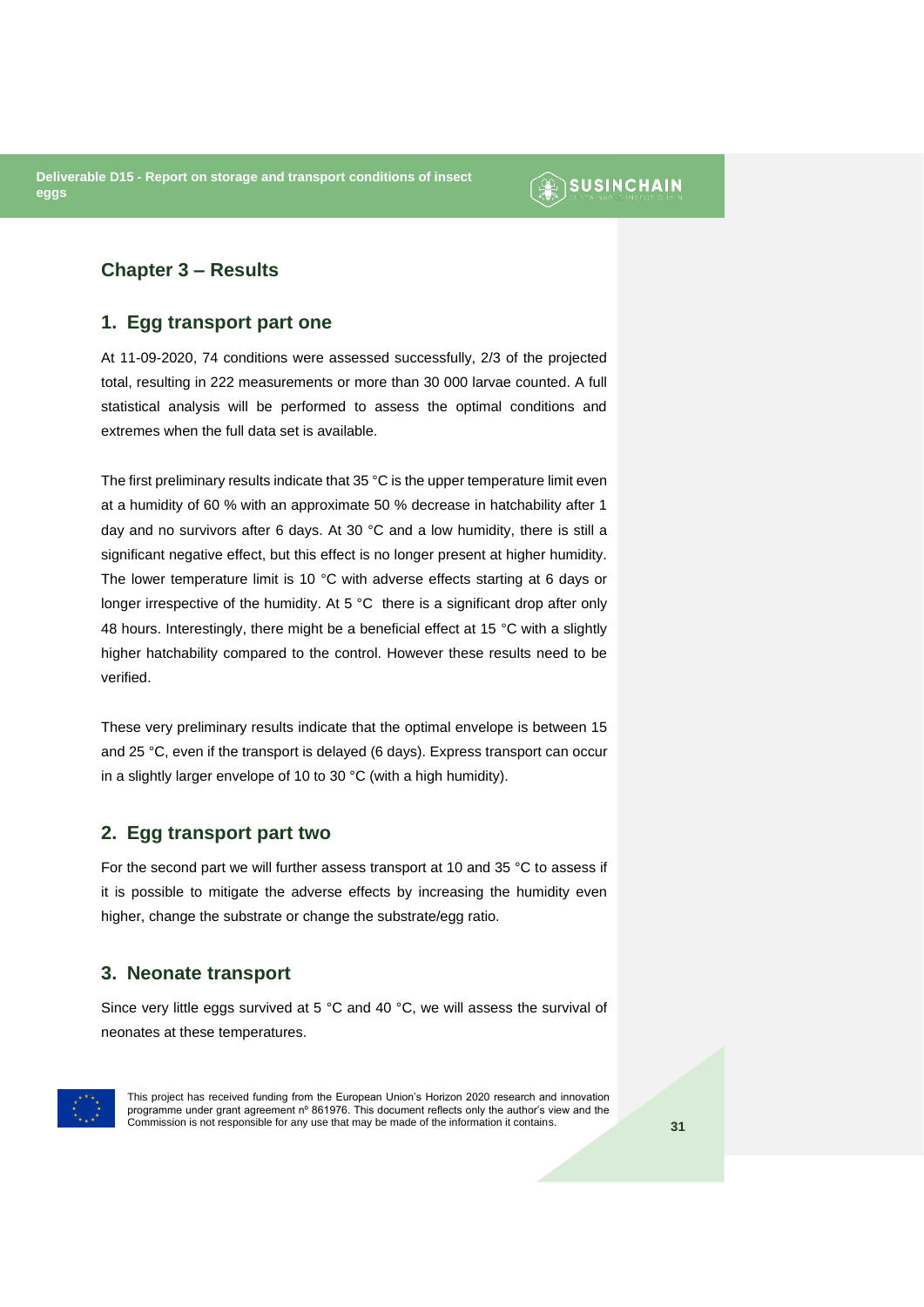### $\circledR$  SUSINCHAIN

#### <span id="page-31-0"></span>**Chapter 4 – Discussion**

A lot of work has already been performed in for this work package, each temperature and humidity combination is 1 week work and currently 15 have been performed. When all possible combinations are assessed, it will be the most elaborate dataset on hatchability in different temperatures/humidity's to date. It will provide evidence on what is possible during realistic transport conditions and what is not. Based on the current preliminary data we would advise not to go below 15°c or above 30 °C (in a dry environment). If necessary to transport eggs when it is not possible to stay within those limits, express transport should be arranged to ensure the eggs arrive on site in 1 day or less.

#### <span id="page-31-1"></span>**Chapter 5 – Future experiments**

In the coming months we will continue with the first phase of the experiment to ensure all combinations, that are possible with our equipment, are performed and verified if needed. Thereafter the other egg and neonate experiments will follow soon.